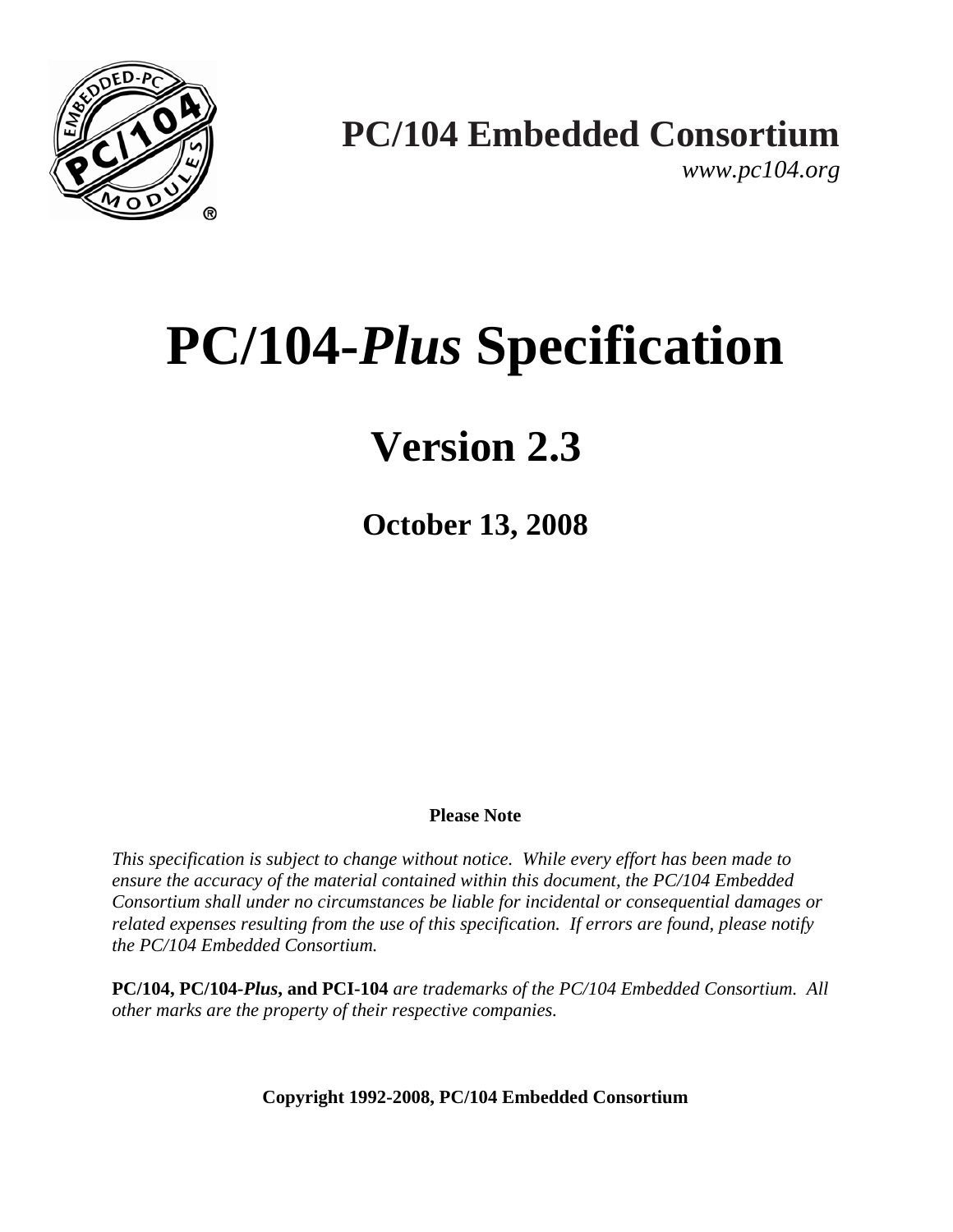## **REVISION HISTORY**

#### **Draft 0.7, November 20, 1996** - Preliminary Draft

- a. Formatted to meet the requirements of the PC/104 Consortium.
- b. Modify the component restrictions across and to each side of the PC/104 connectors (three sides, .400" from each edge, 4.35" top clearance, .100" bottom clearance).

#### **Draft 0.8, December 16, 1996 -** Cleanup for Release

- a. Correct general typos.
- b. Correct word reference error.
- c. Add QuickSwitch part number and clarify Mux requirements.
- d. Change PCI ONLY to PCI-Only and add note.
- e. Correct Figure 4 and Figure 5 errors.
- f. Correct typo in Table 3.

#### **Draft 0.9, January 10, 1997** - Cleanup for Release

a. Cleanup minor grammatical errors.

#### **Version 1.0, February 1997** - Initial Release

- a. Grammatical changes and cleanup per review recommendations.
- b. Change Footnote 1 on Page 4 to show future support for the M66EN (66MHz Enable) signal.
- c. Add signals PRSNT[1:2]# and CLKRUN# to Figure 2 to encompass all unused PCI signals.
- d. Moved the Mechanical section after the Electrical section.
- e. Clarified the KEY pin usage for universal modules and defined them as ground connections.
- f. Clarified pin 1 for the PC/104-*Plus* connectors on Figure 6.
- g. Added an example manufacturer and part No. for the PCI connector (Figure 7) and Shroud (Figure 8).
- h. Modified , Table 1, and some text under Section 3.1.7 to add routing recommendations for the PCI interrupt lines INTA - INTD.

#### **Version 1.1, June 1997** - Minor Editorial Corrections

- a. Correct errors in the Table of Figures and Table of Tables.
- b. Correct dimensions on the PCI connector (Figure 5).
- c. Correct part number and dimensions on the shroud (Figure 6).
- d. Correct general typos and update reference information.

#### **Version 1.2, April 2001**

- a. Added PCI Connector Specifications and PCI-104 name for "PCI Only".
- b. Added PC/104 8-Bit and 16-Bit Connector Specification.
- c. Removed specific company references.
- d. Corrected PCISIG and consortium addresses and phone numbers.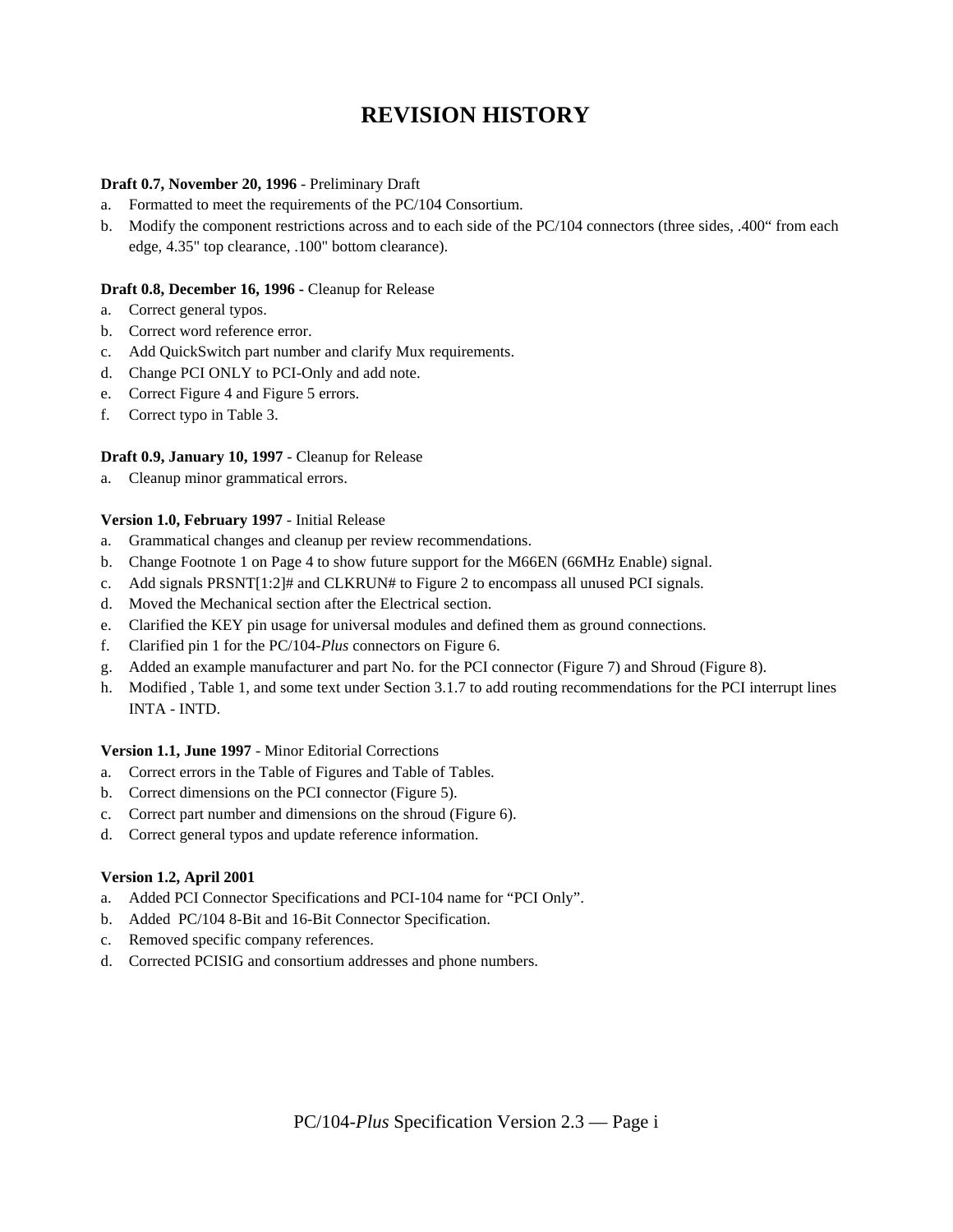#### **Version 2.0, November, 2003**

- a. Chapter 1. Introduction and contact information updated
- b. Chapter 2. PCI Signal Definition
	- 1. All PCI signal names have been updated to reflect the PCI Specification Version 2.2
	- 2. Signals SBO\* and SDONE have been removed to reflect PCI Version 2.2
	- 3. "*(Not Supported)*" has been placed under the Present signal in Figure 2
	- 4. PCI signal descriptions in section 2.1 have been updated to reflect the PCI Specification Version 2.2
	- 5. Section 2.2 has been updated with additional figures and descriptions to help clarify the purpose for signal selection on the expansion modules. Figure 2 and Table 1 reflect the addition of a  $4<sup>th</sup>$  GNT# and REQ# pair to allow for a 4th bus mastering expansion module on a PC/104-*Plus* stack. The "ID Address" column has been removed from table 1 since this is dependent on the PCI Host module.
- c. Chapter 3. Electrical Specification
	- 1. References to PCI specification Version 2.1 have been change to PCI Specification Version 2.2
	- 2. Section 3.2.4 "Key Locations has been eliminated. Description for the identification of the PCI signaling type has been moved to the "Mechanical Specification" chapter
	- 3. Note 1 of Table 2 has been changed to reflect that the Host board does not need to supply 3.3V to the PCI bus if it is using 3.3V PCI signaling. As with 5V PCI signaling Host cards, it is up to the user to supply 3.3V to the stack.
	- 4. New section on PCI Signaling Voltage (VI/O) Requirements was added. This section discusses 3.3V, 5V, and Universal Add-In Cards
- d. Chapter 4. Levels of Conformance
	- 1. PCI-104 section was removed since it will be covered in its own Specification Manual
- e. Chapter 5. Mechanical Specifications
	- 1. Section on clock trace lengths was added
	- 2. A section has been added "Board Identifier" which describes how to label a board to indicate its PCI signaling voltage level capabilities. This replaces the keying of the PCI connector.
- f. Appendix A. Mechanical Dimensions
	- 1. Figure 4 has been redone in AutoCAD showing both English and Metric units. The shroud keep out region was also added. So was an area for connector overhang at the lower right hand side of the ISA bus.
	- 2. Figure 5: Note 1 "DIN 41612 Part 5 " has been removed since this does not apply to the PCI connector
	- 3. Contact finish female interface changed from 20 micoinches minimum to 15 microinches in Figures 9 & 11
	- 4. Mechanical performance withdrawal force changed from 1 ounce minimum average to 1 ounce per pin minimum in Figures 9 & 11
- g. Appendix B. Bus Signal Assignments
	- 1. Pin B30 (Reserved) replaced with REQ3#
	- 2. Pin C30 (Reserved) replaced with GNT3#
	- 3. Pin C9 (SBO\*) replaced with Reserved to reflect the *PCI Local Bus Specification Revision 2.2*
	- 4. Pin D10 (SDONE) replaced with Reserved to reflect the *PCI Local Bus Specification Revision 2.2*
	- 5. Note 2 at the bottom of Table 3 has been removed
- h. Specification has been reformatted and updated
	- 1. Chapter 2 "PCI Signal Definition" is now Chapter 3.
	- 2. Chapter 3 "Electrical Specification" is now Chapter 4.
	- 3. Chapter 4 "Levels of Conformance" is now Chapter 5.
	- 4. Chapter 5 "Mechanical Specifications" is now Chapter 6.
	- 5. Chapter 6 "Typical Stack" is now Chapter 2

#### **Version 2.1, November, 2006**

- a. Chapter 1. Introduction
	- 1. PC/104 Embedded Consortium contact information has been updated.
- b. Chapter 3. PCI Signal Definition
	- 1. Figure 4: "INTE#" corrected to "INTA#".

#### **Version 2.2, January, 2007**

a. Figure 4. Added "complementary" to description of Rotary Switch.

PC/104-*Plus* Specification Version 2.3 — Page ii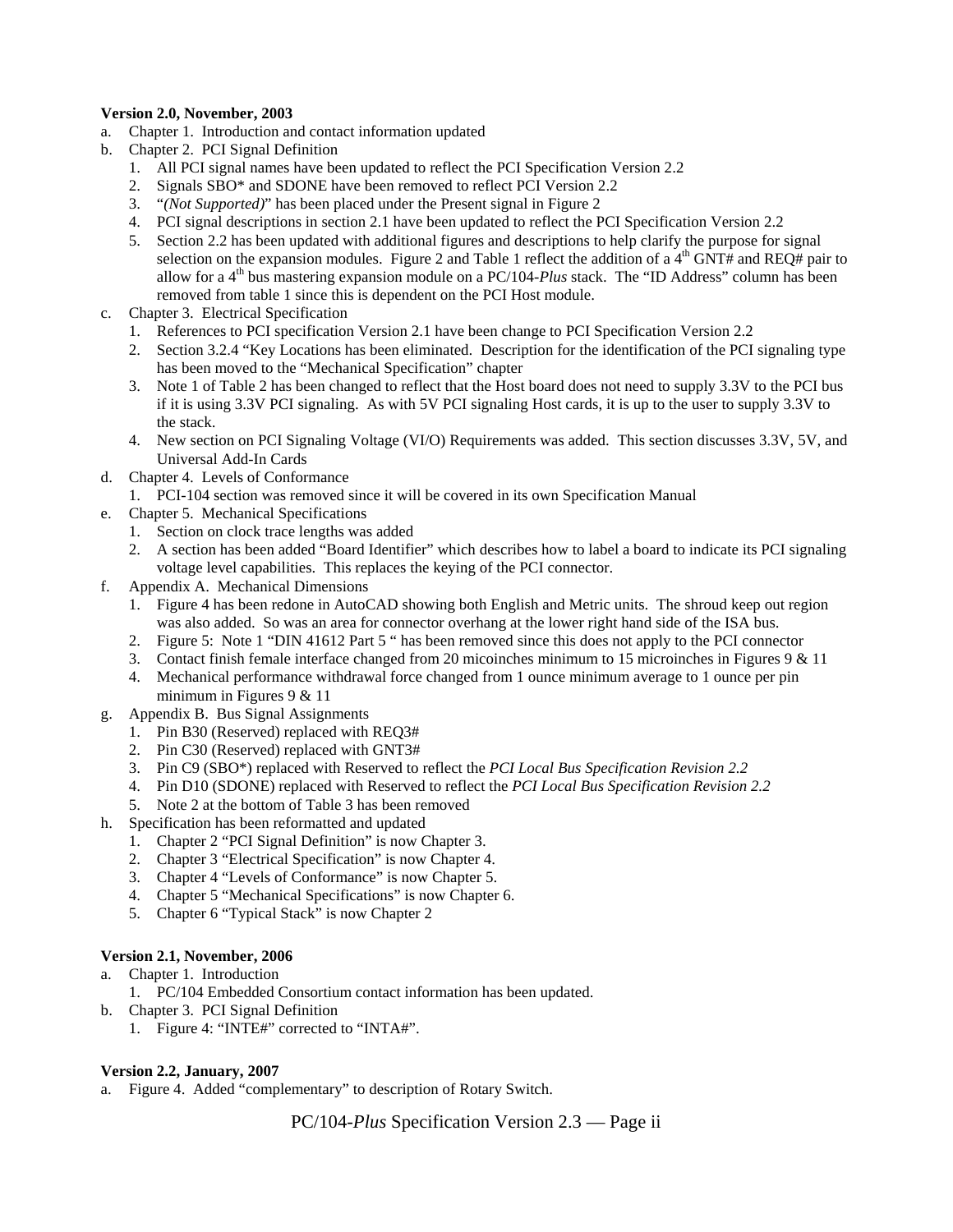#### **Version 2.3, October 13, 2008**

- a. Corrected copyright and added Logo to cover
- b. Corrected dimensions in Figure 1. Standoff height is 0.600" (15.24mm)
- c. Added power management signals to Figure 2, following sections, and Table 2.
- d. Added +5V\_SB to Table 2
- e. Added standoff mechanical drawing in Appendix C
- f. Fixed page numbers in TOC, TOT, and TOF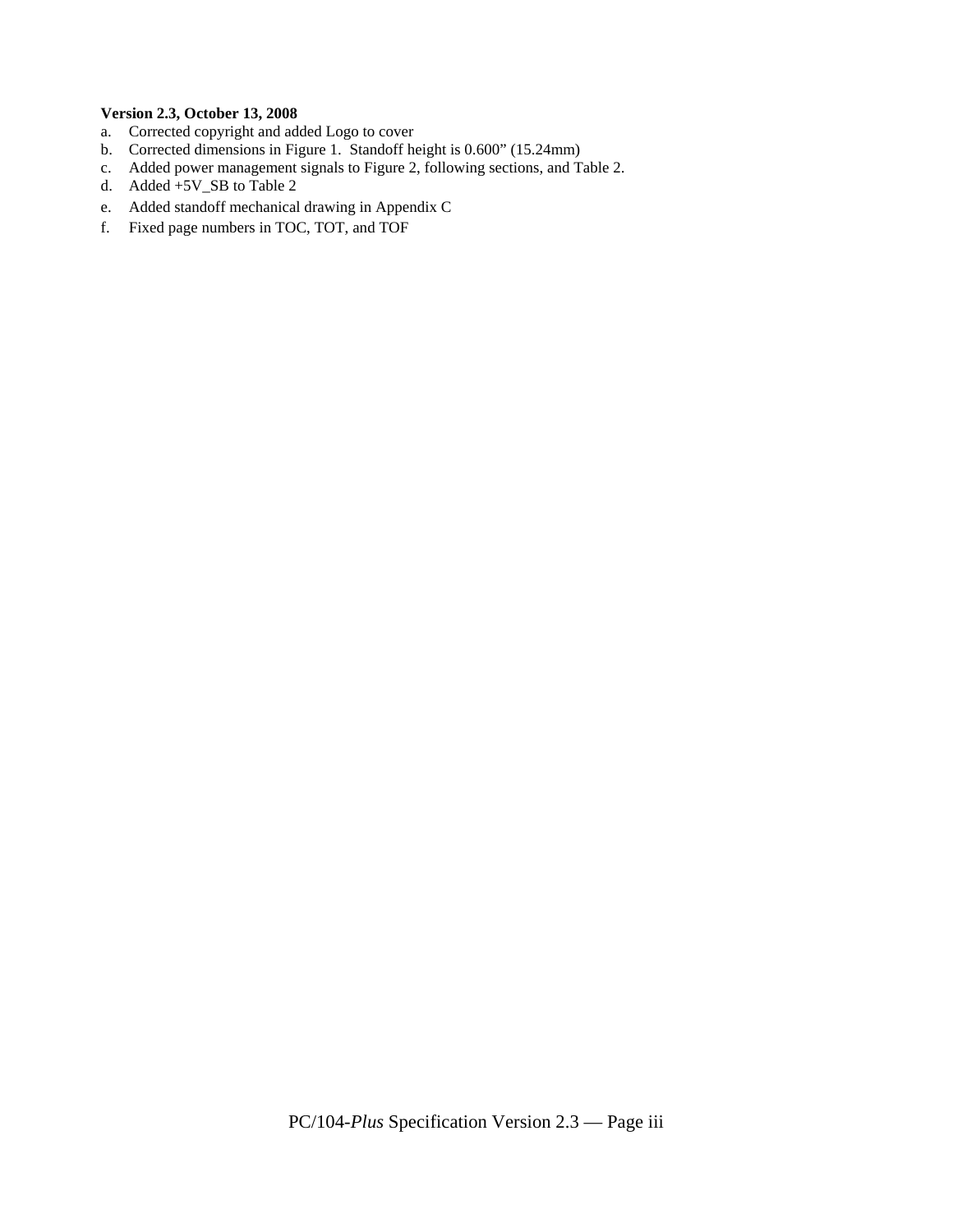## **TABLE OF CONTENTS**

| 1.               |            |                                                                            |     |
|------------------|------------|----------------------------------------------------------------------------|-----|
|                  | 1.1        |                                                                            |     |
|                  | 1.2        | SUMMARY OF KEY DIFFERENCES (120-PIN PCI AND PCI LOCAL BUS SPECIFICATION) 1 |     |
|                  | 1.3        |                                                                            |     |
| 2.               |            |                                                                            |     |
|                  |            |                                                                            |     |
| 3.               |            |                                                                            |     |
|                  | 3.1        |                                                                            |     |
|                  | 3.1.1      |                                                                            |     |
|                  | 3.1.2      |                                                                            |     |
|                  | 3.1.3      |                                                                            |     |
|                  | 3.1.4      |                                                                            |     |
|                  | 3.1.5      |                                                                            |     |
|                  | 3.1.6      |                                                                            |     |
|                  | 3.1.7      |                                                                            |     |
|                  | 3.2        |                                                                            |     |
|                  | 3.3        |                                                                            |     |
| $\overline{4}$ . |            |                                                                            |     |
|                  |            |                                                                            |     |
|                  | 4.1<br>4.2 |                                                                            |     |
|                  | 4.2.1      |                                                                            |     |
|                  | 4.2.2      |                                                                            |     |
|                  | 4.2.3      |                                                                            |     |
|                  | 4.2.4      |                                                                            |     |
|                  | 4.3        |                                                                            |     |
|                  | 4.4        |                                                                            |     |
|                  | 4.4.1      |                                                                            |     |
|                  | 4.4.2      |                                                                            |     |
| 5.               |            |                                                                            |     |
|                  |            |                                                                            |     |
|                  | 5.1        |                                                                            |     |
|                  | 5.2        |                                                                            |     |
|                  |            |                                                                            | .15 |
|                  | 6.1        |                                                                            |     |
|                  | 6.2        |                                                                            |     |
|                  | 6.2.1      |                                                                            |     |
|                  | 6.2.2      |                                                                            |     |
|                  | 6.2.3      |                                                                            |     |
|                  | 6.2.4      |                                                                            |     |
|                  |            |                                                                            |     |

#### **APPENDICES**

|--|--|--|

PC/104-Plus Specification Version 2.3 — Page iv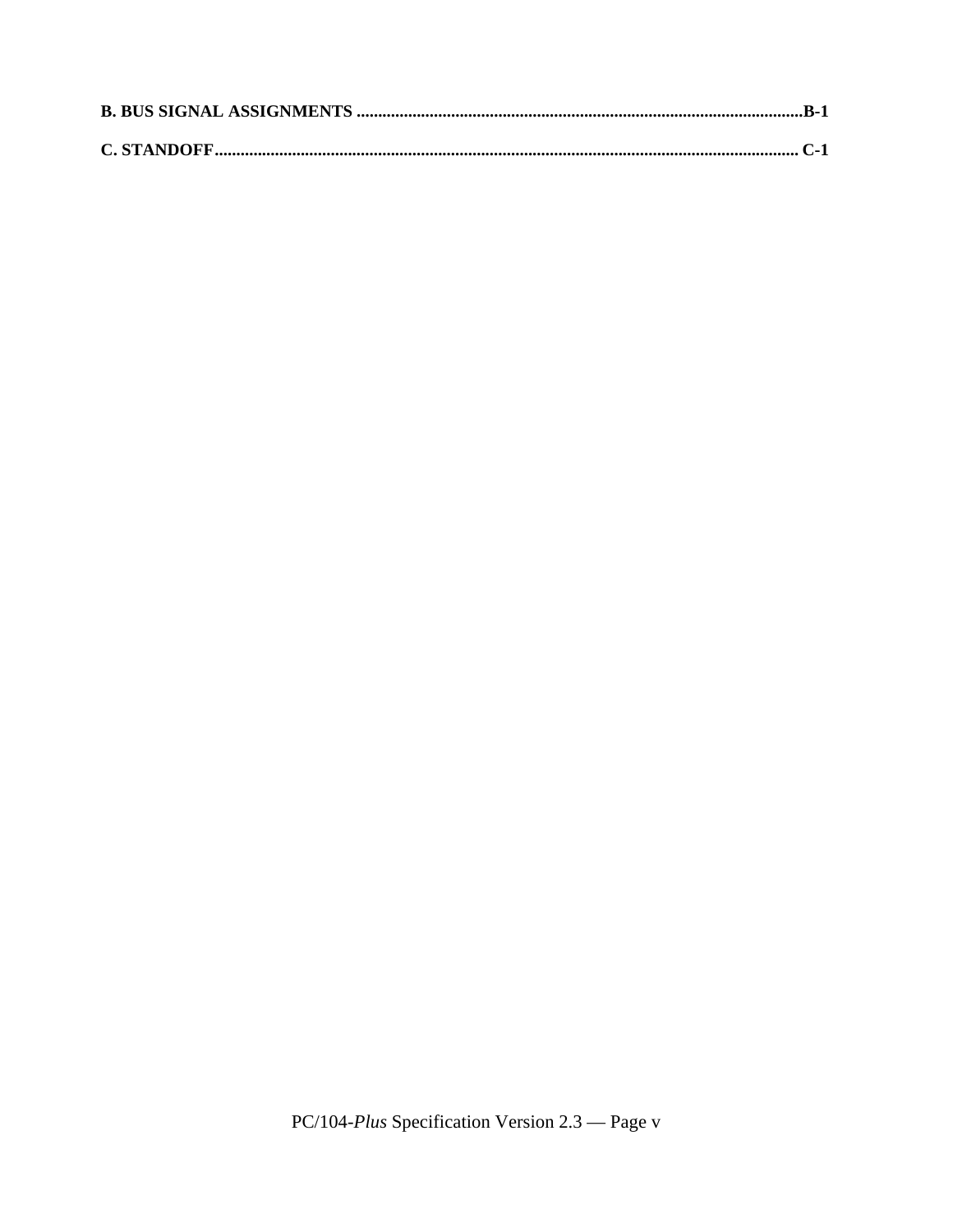## **TABLE OF FIGURES**

| FIGURE 11: 8-BIT AND 16-BIT ISA CONNECTOR SPECIFICATION (REFERENCE ONLY)  A-6 |  |
|-------------------------------------------------------------------------------|--|
|                                                                               |  |

## **TABLE OF TABLES**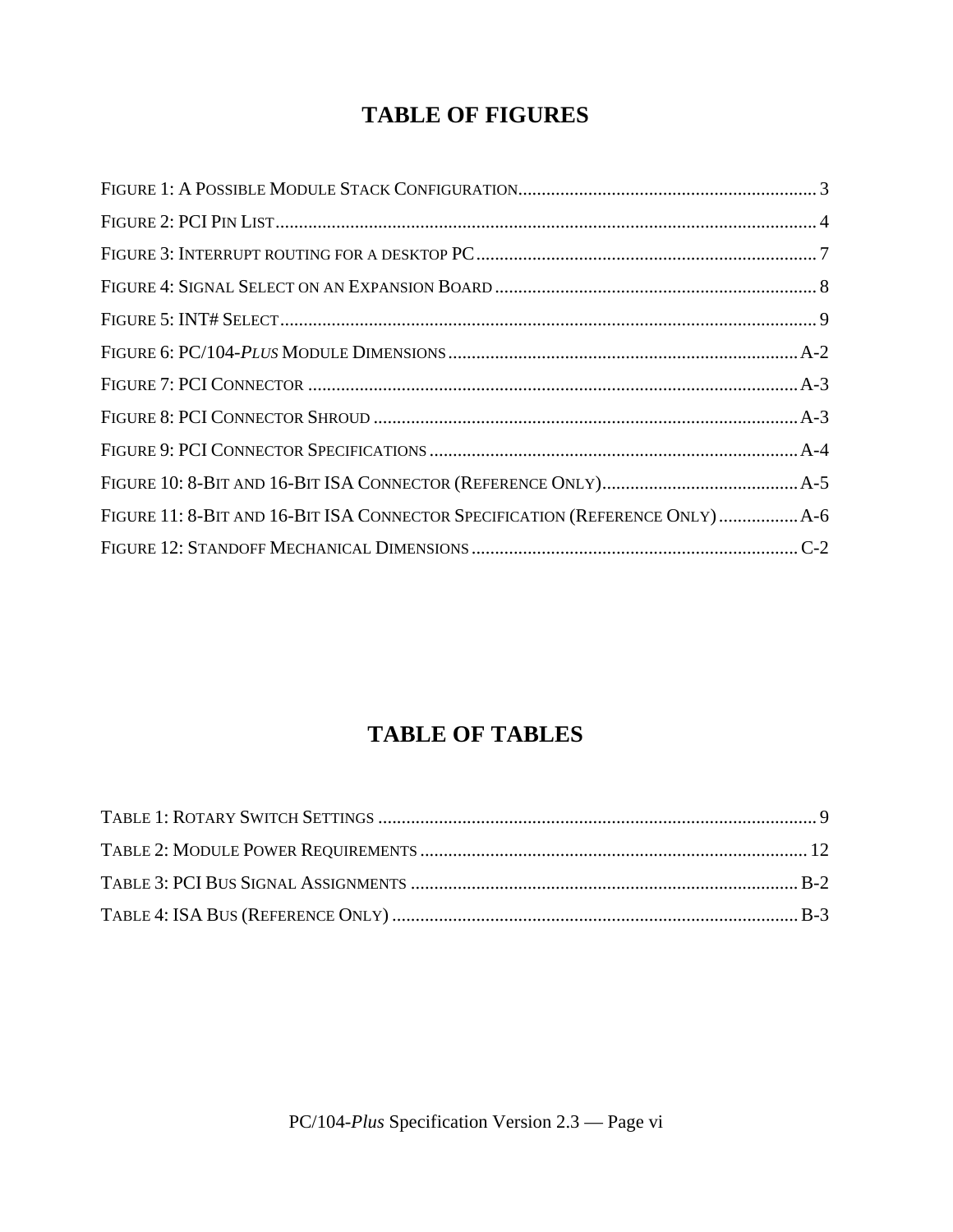### **PC/104-***Plus* **SPECIFICATION Version 2.3**

## **1. INTRODUCTION**

The ISA architecture bus has long been a popular choice for embedded applications. With the publication of the PC/104 standard in 1992, this bus architecture was available on a small, rugged form factor which has since become an industry standard. As technological requirements advanced, a need began to arise for a higher performance bus throughput. This is especially true when it comes to graphics devices as well as other high-speed I/O devices such as networks. The PC/104 Consortium met this challenge by incorporating a PCI bus on the PC/104 form factor, which became to be known as PC/104-*Plus*. This architecture provides a link to versatile legacy hardware while meeting the high-speed requirements for present and future hardware.

This document supplies the mechanical and electrical specifications for the "PC/104-*Plus*" and incorporates all of the PC/104 features, with the added advantage of the high speed PCI bus. The physical size, mounting configuration and electrical interconnect portion of the PC/104 specification shall remain unchanged.

#### **1.1 Summary of Key Differences From PC/104 Specification:**

- A third connector opposite the ISA connectors supports the PCI bus.
- The component height on the topside has been reduced from 0.435" to 0.345" and the bottom has been increased from 0.100" to 0.190" to increase the flexibility of the module.
- Control logic added to handle the requirements for the high-speed bus.

#### **1.2 Summary of Key Differences (120-pin PCI and PCI Local Bus Specification)**

- The PCI bus connector is a  $4x30(120-\pi)$  2mm pitch stack-through connector as opposed to the 124-pin edge connector on standard 32-bit PCI Local Bus.
- The 120-pin PCI does not support 64-bit Extensions, JTAG, PRSNT, or CLKRUN signals.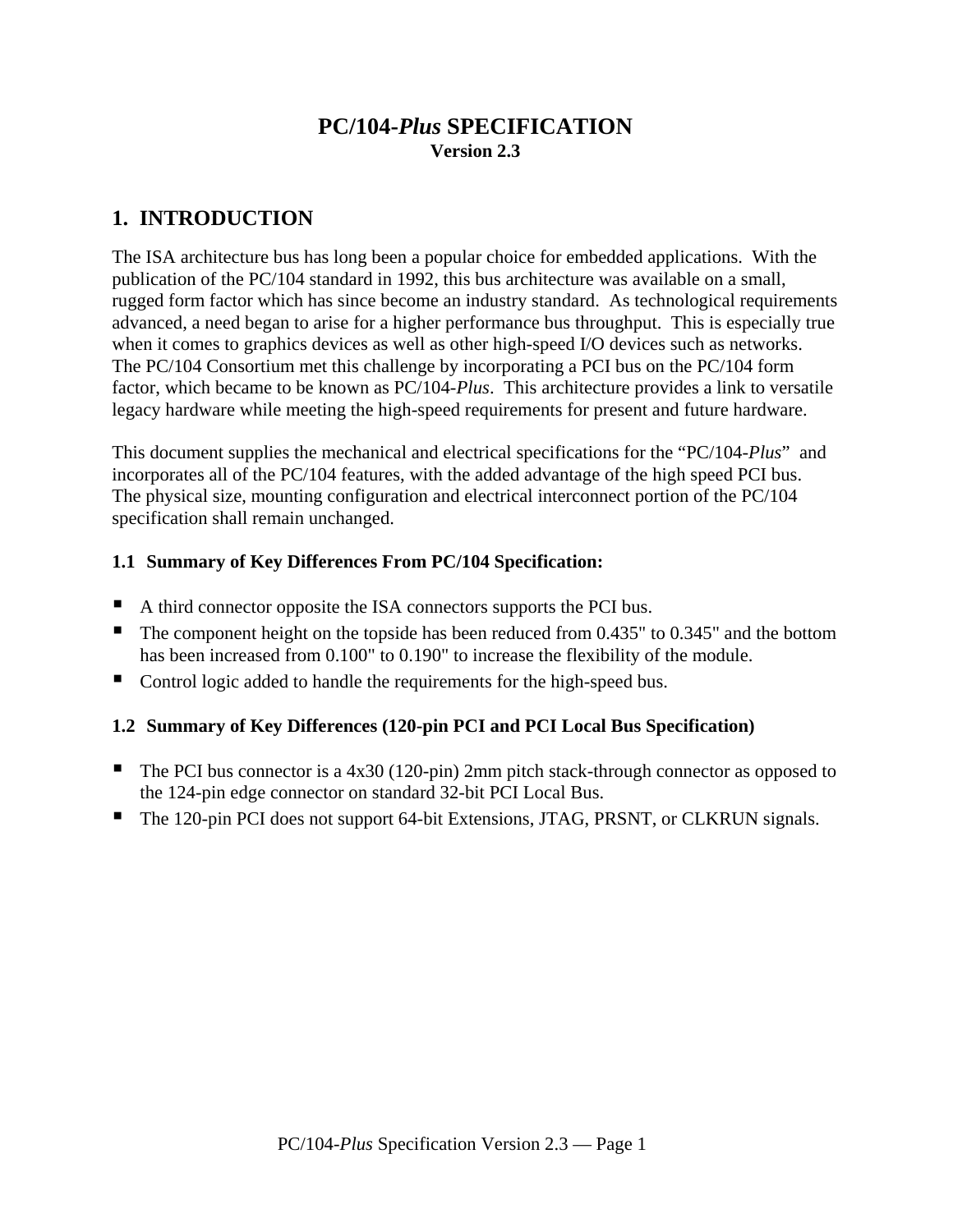#### **1.3 References**

This document covers the addition of the PCI functions. The following documents should be used as reference for a detailed understanding of the overall system requirements:

- "ISA and EISA Theory and Operation" by Edward Solari
- "ISA System Architecture" by MindShare, Inc.
- PC/104 Specification by PC/104 Embedded Consortium
- "PCI and PCI-X Hardware and Software (Architecture and Design Library)" by Edward Solari
- "PCI System Architecture" by MindShare, Inc.
- PCI Local Bus Specification Revision 2.2 by PCI Special Interest Group

Contact the PCI Special Interest Group office for the latest revision of the PCI specification:

#### **PCI Special Interest Group**

Email: administration@pcisig.com Website: www.pcisig.com

If errors are found in this document, please send a written copy of the suggested corrections to:

#### **PC/104 Embedded Consortium**

E-mail: info@pc104.org Website: www.pc104.org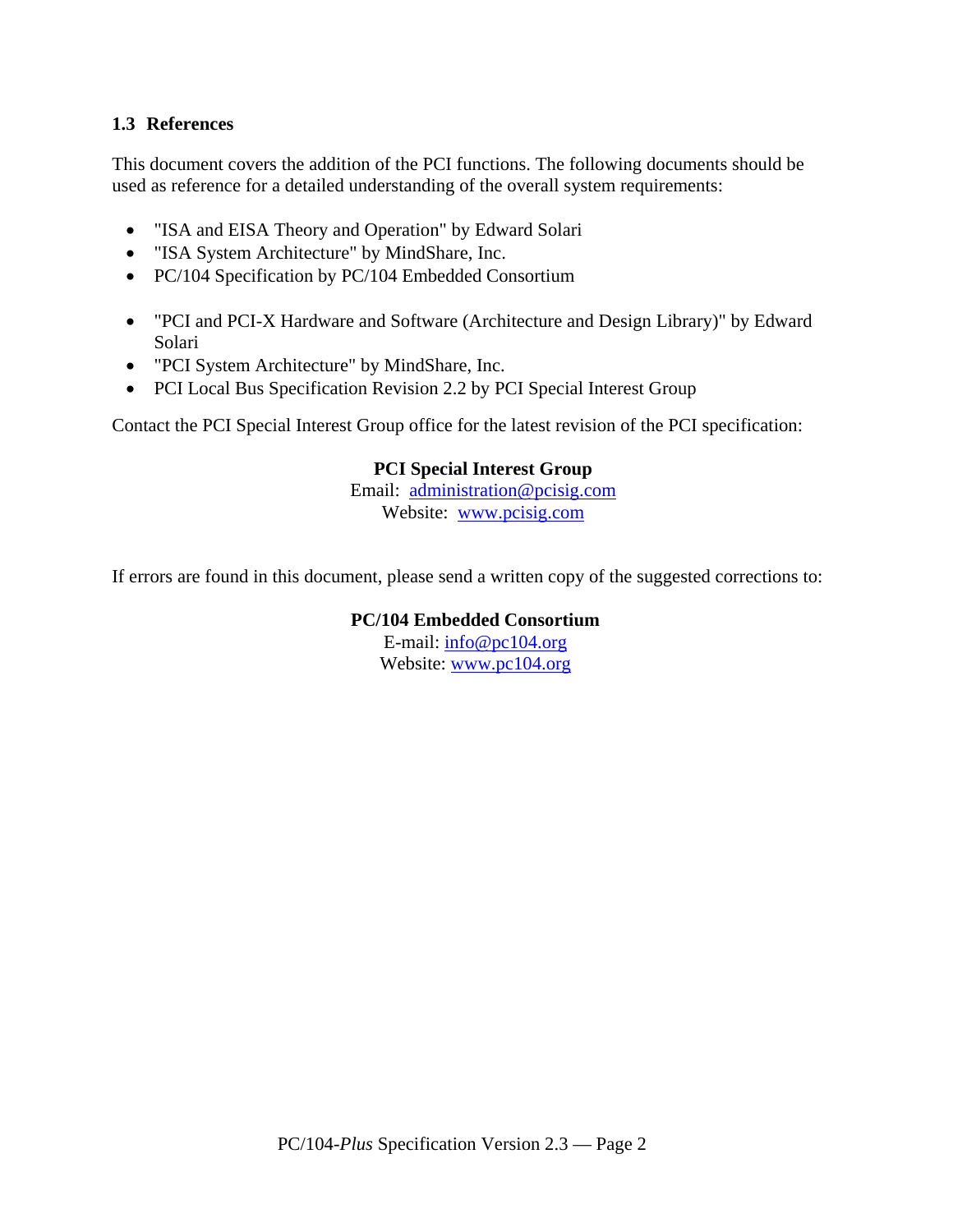#### **2. A POSSIBLE MODULE STACK CONFIGURATION**

Figure 1 shows a typical module stack with two PC/104-*Plus* modules, one PC/104 16-bit module, and one PC/104 8-bit module. The maximum configuration for the PCI bus of PC/104- *Plus* modules is four plus the Host Board. If standard PC/104 modules are used in the stack, they must be the top module(s) because they will normally not include the PCI bus.



**Figure 1: A Possible Module Stack Configuration**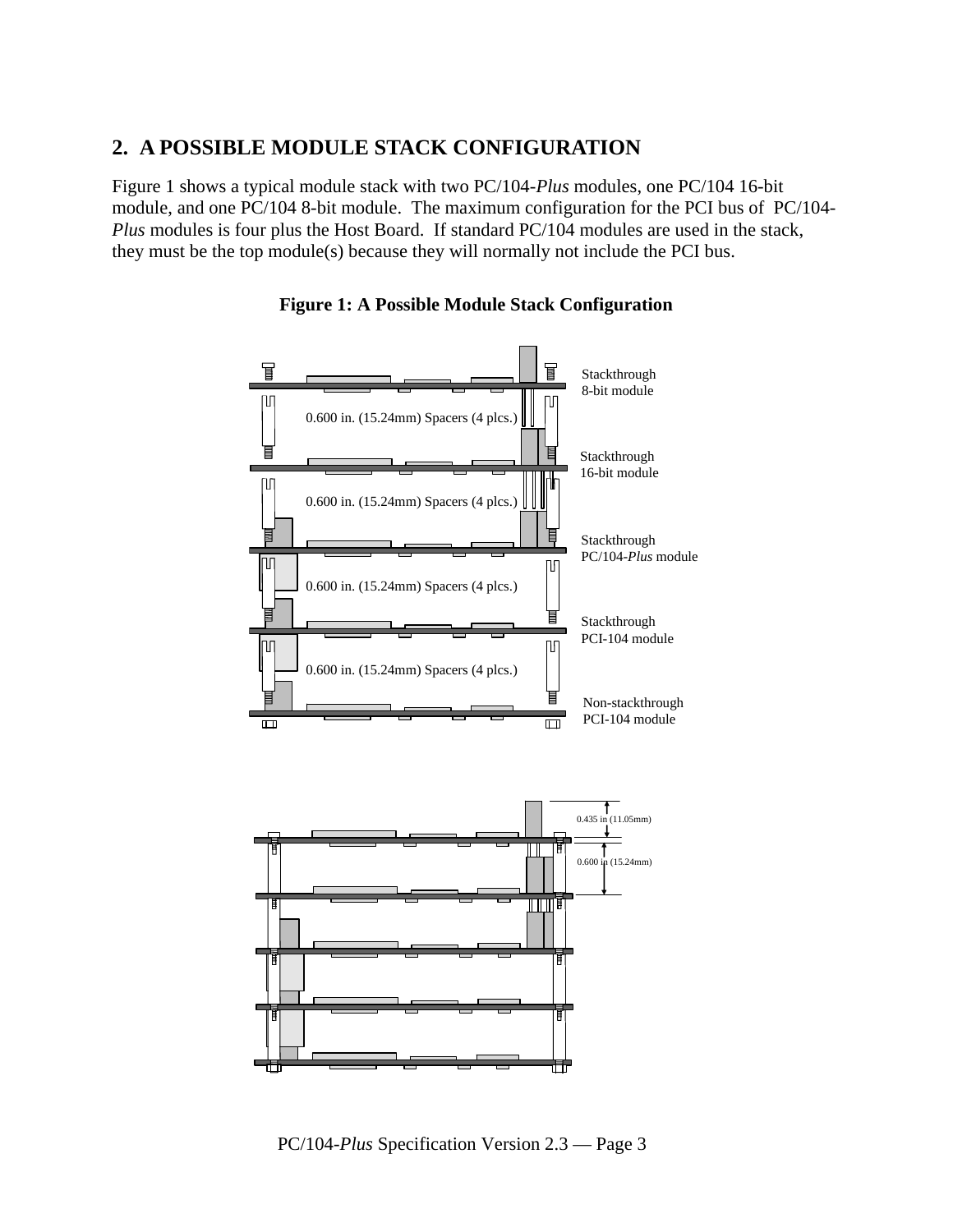## **3. PCI SIGNAL DEFINITION**

Figure 2 shows the pins in functional groups, with the required pins on the left and the optional pins on the right side. The shaded pins on the right are unsupported features, but are included to show the entire PCI bus as defined in the *PCI Local Bus Specification Revision 2.2*. This version of the PCI bus is intended as a 32-bit bus running at 33MHz and therefore, 64-bit extension and  $66MHz<sup>1</sup>$  are not supported at this time. Also not supported are the boundary scan features (JTAG), *Present* (PRSNT[1:2]#), and *Clock running* (CLKRUN#). The direction indication on the pins assumes a combination master/target device.



**Figure 2: PCI Pin List** 

<sup>&</sup>lt;sup>1</sup> The PCI bus has been simulated at 33MHz. For the purpose of this specification, 66MHz is not supported. To support future enhancements, the M66EN signal should be grounded on any module that cannot support 66MHz and left open for modules that can support a 66MHz clock.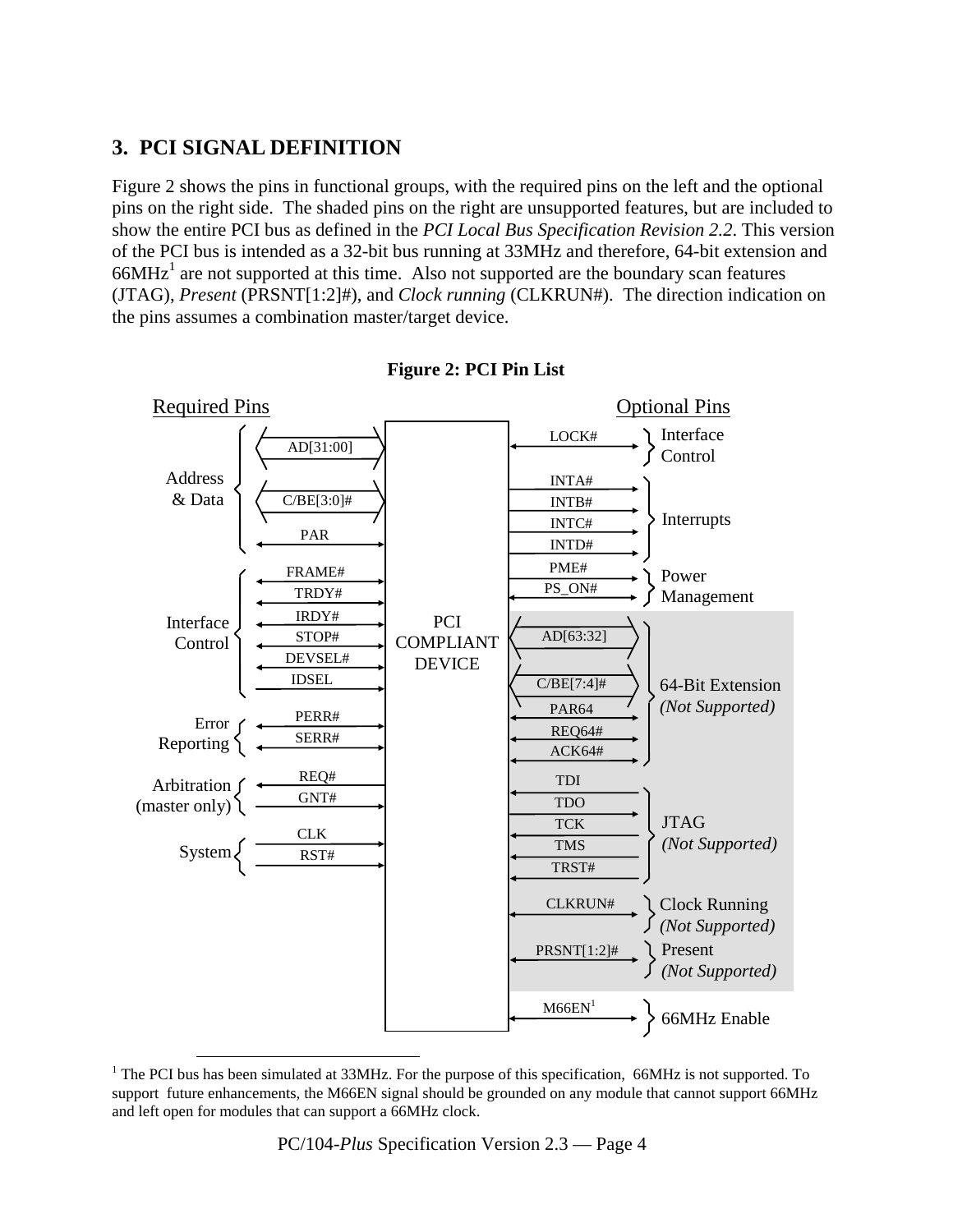#### **3.1 PCI Bus Signal Description**

#### **3.1.1 Address and Data**

| AD[31:00] | <b>Address and Data</b> are multiplexed on the same PCI pins. A bus transaction |
|-----------|---------------------------------------------------------------------------------|
|           | consists of an address phase followed by one or more data phases.               |

- C/BE[3:0]# **Bus Command/Byte Enables** are multiplexed. During the address phase of a transaction, they define the bus command. During the data phase, they are used as byte enables.
- PAR **Parity** is even parity across AD[31:00] and C/BE[3:0]#. Parity generation is required by all PCI signals.

#### **3.1.2 Interface Control Pins**

| FRAME#       | <b>Cycle Frame</b> is driven by the current master to indicate the beginning of an<br>access and will remain active until the final data cycle.                                           |
|--------------|-------------------------------------------------------------------------------------------------------------------------------------------------------------------------------------------|
| TRDY#        | <b>Target Ready</b> indicates the selected device's ability to complete the current<br>data phase of the transaction. Both IRDY# and TRDY# must be asserted to<br>terminate a data cycle. |
| IRDY#        | Initiator Ready indicates the bus master's ability to complete the current data<br>phase of the transaction.                                                                              |
| STOP#        | <b>Stop</b> indicates the current selected device is requesting the master to stop the<br>current transaction.                                                                            |
| DEVSEL#      | <b>Device Select</b> , when actively driven, indicates the driving device has decoded<br>its address as the target of the current access.                                                 |
| <b>IDSEL</b> | <b>Initialization Device Select</b> is used as a chip-select during configuration read<br>and write transactions.                                                                         |
| LOCK#        | <b>Lock</b> indicates an atomic operation to a bridge that may require multiple                                                                                                           |

#### **3.1.3 Error Reporting**

| PERR# | <b>Parity Error</b> is for reporting data parity errors.    |
|-------|-------------------------------------------------------------|
| SERR# | <b>System Error</b> is for reporting address parity errors. |

transactions to complete.

#### **3.1.4 Arbitration (Bus Masters Only)**

| REQ#<br><b>Request</b> indicates to the arbitrator that this device desires use of the bus. |  |
|---------------------------------------------------------------------------------------------|--|
|---------------------------------------------------------------------------------------------|--|

GNT# **Grant** indicates to the requesting device that access has been granted.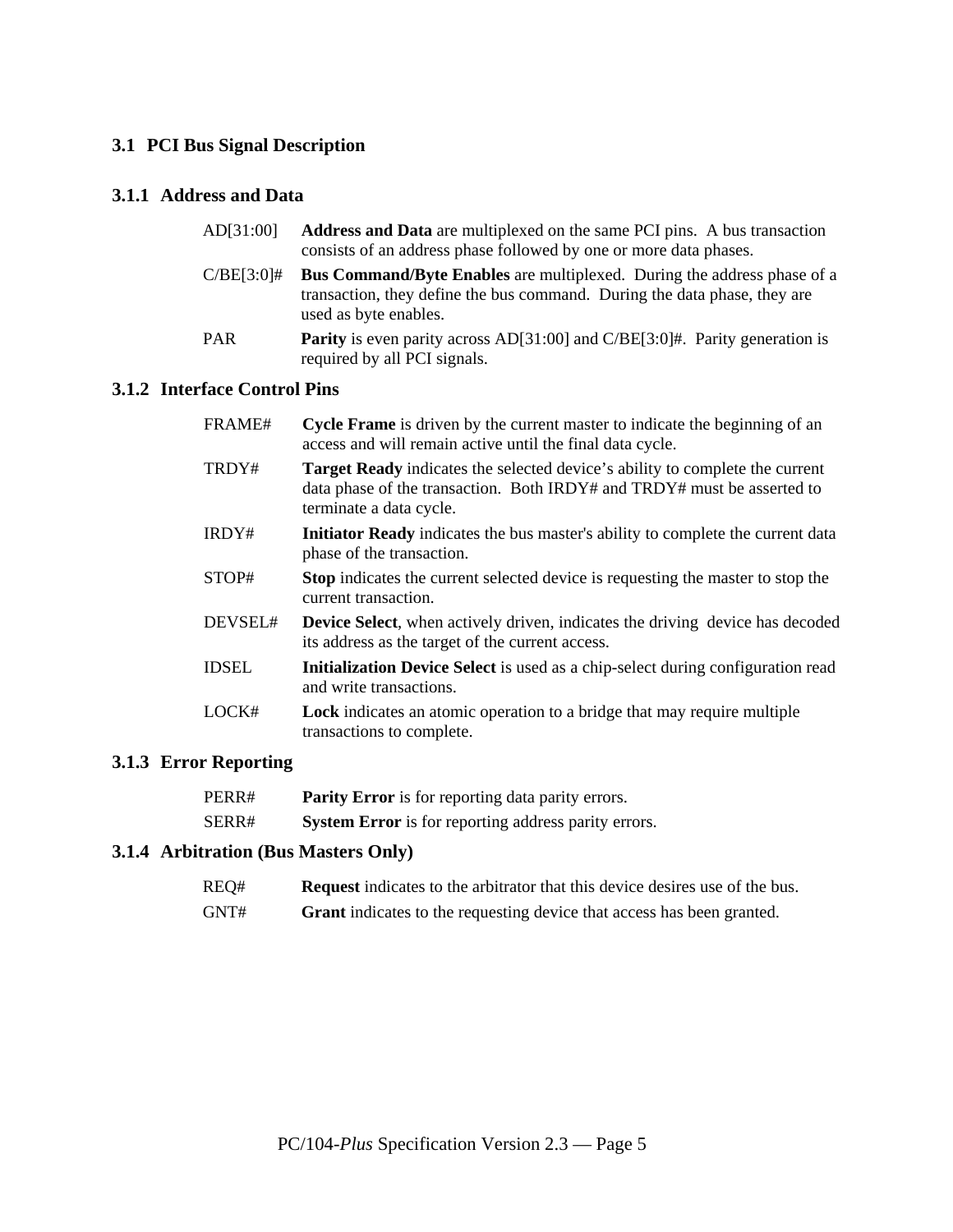## **3.1.5 System**

| <b>CLK</b> | <b>Clock</b> provides timing for all transactions on the PCI bus and is an input to<br>every PCI device.                                                                                                                                                                                                                                                                                    |
|------------|---------------------------------------------------------------------------------------------------------------------------------------------------------------------------------------------------------------------------------------------------------------------------------------------------------------------------------------------------------------------------------------------|
| RST#       | <b>Reset</b> is used to bring PCI-specific registers, sequencers, and signals to a<br>consistent state.                                                                                                                                                                                                                                                                                     |
| M66EN      | 66 MHz Enable indicates to a device whether the bus segment is operating at<br>33 MHz or 66 MHz. The PCI bus has been simulated at 33 MHz. For the<br>purpose of this specification, 66MHz is not supported. To support future<br>enhancements, the M66EN signal should be grounded on any module that<br>cannot support 66MHz and left open for modules that can support a 66MHz<br>clock. |

#### **3.1.6 Interrupts**

| INTA# | <b>Interrupt A</b> is used to request Interrupts. |
|-------|---------------------------------------------------|
| INTB# | <b>Interrupt B</b> is used to request Interrupts. |
| INTC# | <b>Interrupt C</b> is used to request Interrupts. |
| INTD# | <b>Interrupt D</b> is used to request Interrupts. |

#### **3.1.7 Power Management**

| PME#     | <b>Power Management Event</b> is used to bring the CPU out of power down<br>states such as wake-on-LAN. |
|----------|---------------------------------------------------------------------------------------------------------|
| PSON#    | <b>Power Supply On</b> is a power supple control signal that can turn the power<br>supply on or off.    |
| $+5V$ SB | +5 Volt Standby is a power source that is always present when main power is<br>supplied to the system.  |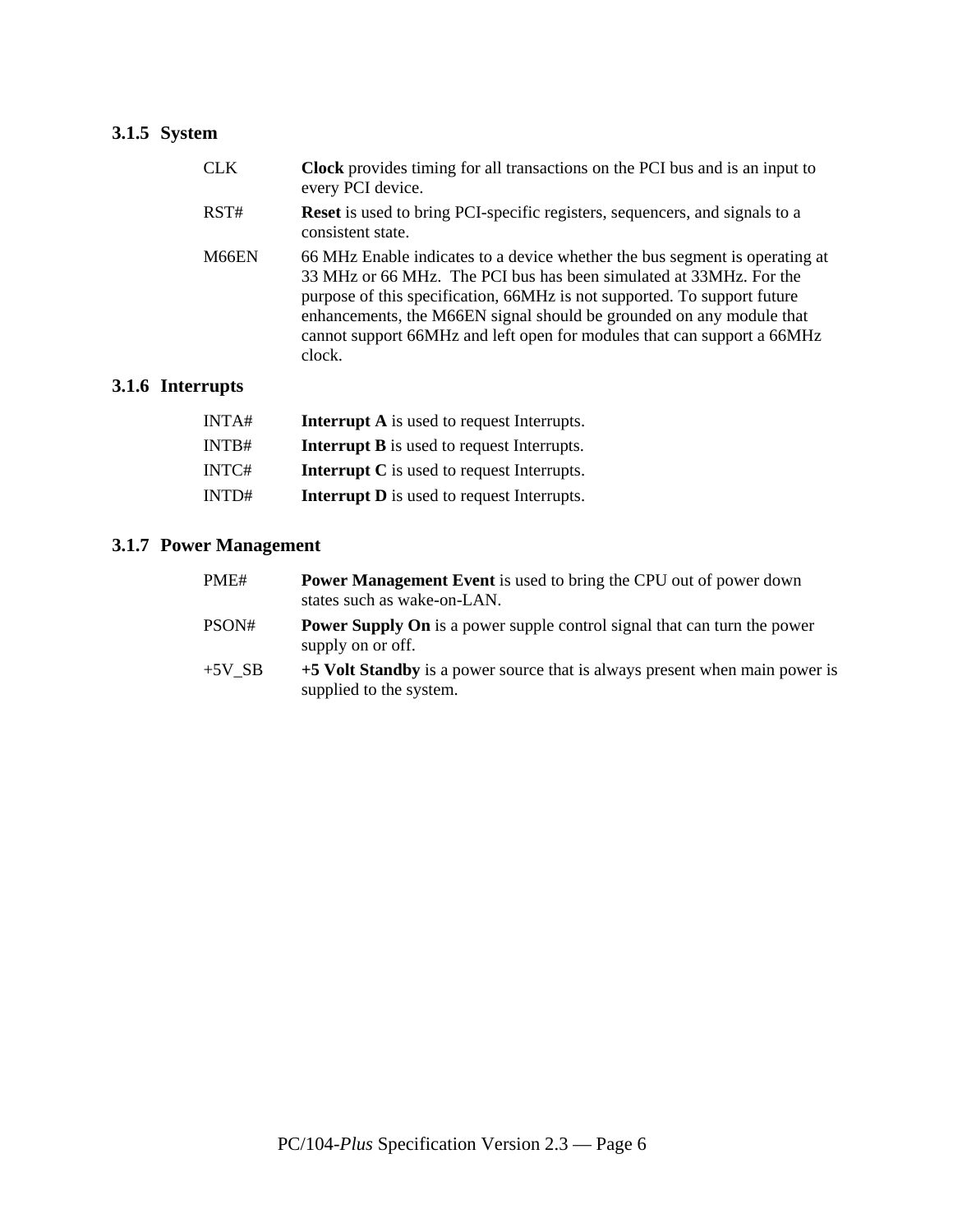#### **3.2 Signal Grouping**

The PC/104-*Plus* architecture was developed to take advantage of the versatility and simplicity of the PC market for embedded applications. Like the desktop PC, PC/104-*Plus* has the ability to add auxiliary boards to expand the capabilities of the CPU. But instead of using slot cards, PC/104-*Plus* adds additional modules using stack-through connectors. This has two advantages: it reduces the system size and it makes the system more rugged so that it can better withstand shocks and vibrations.

To realize a stack-through architecture, a means of selecting the appropriate signals for each expansion card must be established that will easily allow for the installation and configuration of add-in PC/104-*Plus* and PCI-104 modules. The signals in question include the CLKx, IDSELx, REQx#, GNTx#, and INTx# lines. Normal desktop computers overcome this problem by routing only the necessary signals to each of the slot connectors. For example, on a desktop PC, only CLK1, IDSEL1, REQ1#, and GNT1# are routed to PCI slot 1. Likewise, CLK2, IDSEL2, REQ2#, and GNT2# are routed to slot 2.

The interrupts on a desktop PC are handled in a different manner. All four interrupts from the interrupt controller are routed to each PCI slot connector. By convention INTA# on an expansion card is used for single-function devices and the remaining interrupts are used in the case of multi-functional devices. This could place a large burden on INTA# since all of the expansion cards would use this interrupt. To alleviate the burden, PC manufacturers stagger the interrupts on the motherboard to each of the PCI connectors. This is shown in Figure 3.



#### **Figure 3: Interrupt routing for a desktop PC**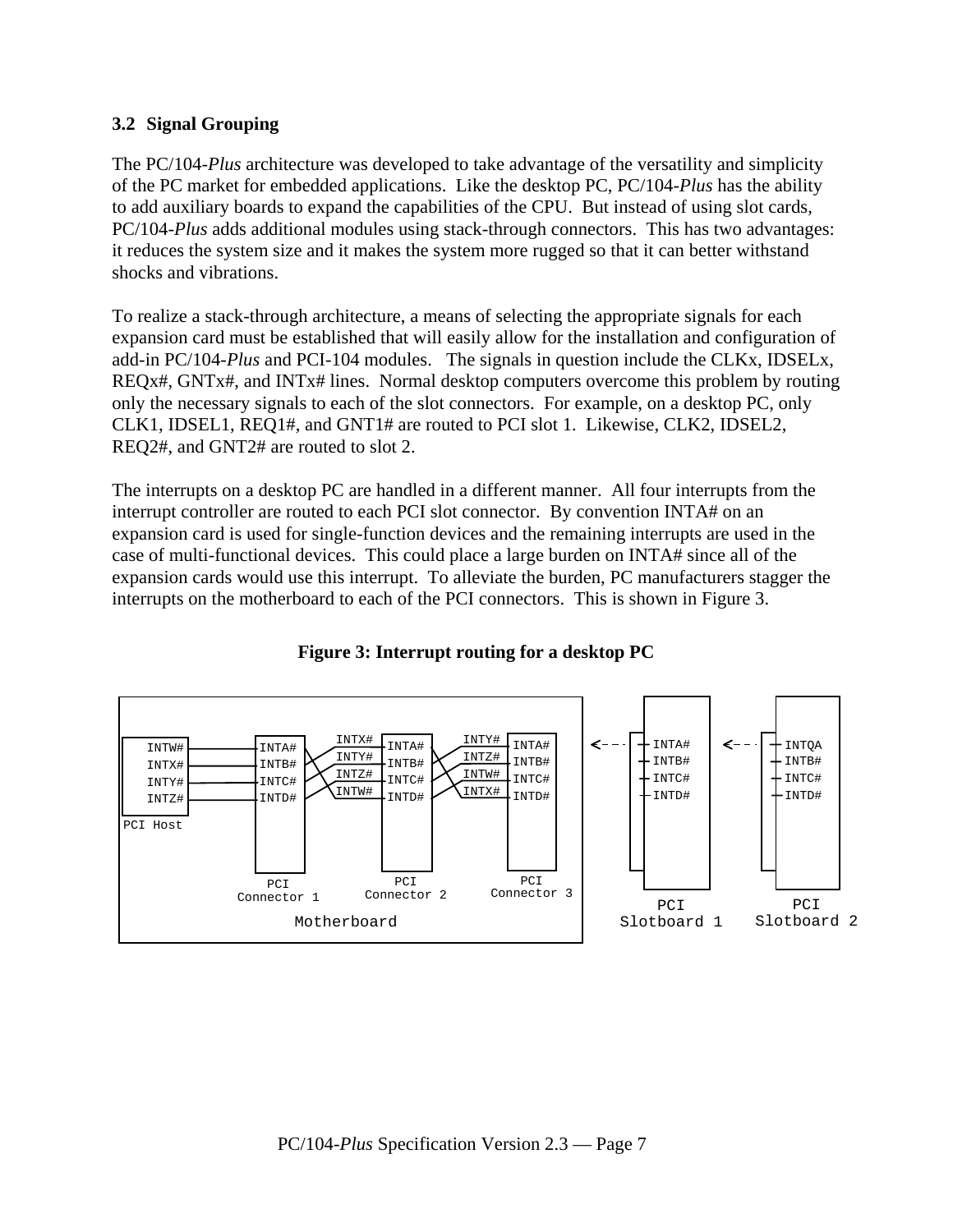Since PC/104-*Plus* is a stack-through architecture, there is only one connector to which all of the expansion boards must connect. A means of selecting the appropriate signals must be established that will easily allow for the installation and configuration of add-in PC/104-*Plus* and PCI-104 modules. Figure 4 shows such a method that can be applied to the expansion boards.



#### **Figure 4: Signal Select on an Expansion Board**

The multiplexer chips on the expansion board serve as the equivalent of having multiple PCI slot connectors on the motherboard of a desktop PC. To select the appropriate REQ#, GNT#, CLK, and INT signals for the expansion module, the rotary switch must be adjusted for the position on the stack.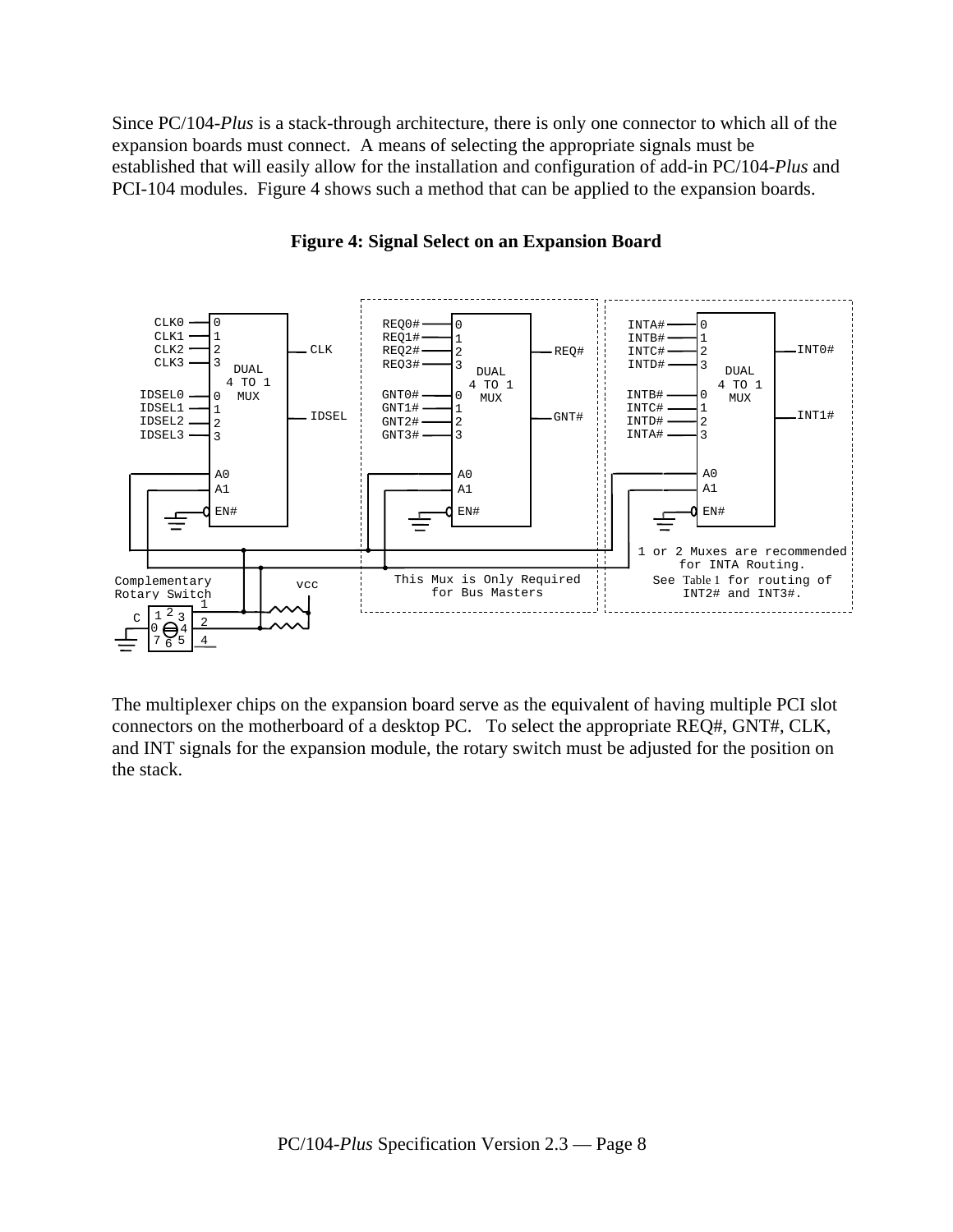For expansion modules requiring more than one interrupt, the staggering of the INTx# lines is accomplished on the expansion module prior to the multiplexers. Figure 5 shows the interrupt routing on a PCI Host Module and on an expansion module with two functions. The Add-on Module portion of Figure 5 shows how the right-hand multiplexer of Figure 4 fits onto an add-on module. If a board has a single function then only half of the multiplexer is required.



**Figure 5: INT# Select** 

The multiplexer chips are Dual 4:1 Mux/Demux chips. They provide a  $5\Omega$  switch that connects the input and output together. These switches provide a bi-directional path with no signal propagation delay other than the RC delay of the on resistance of the switch and the load capacitance. This is typically 250ps at 50pF load. Use one Mux for 1 to 2 interrupts or two Muxes for 3 to 4 interrupts.

While other methods of configuring the modules are possible and permissible, the rotary switch is clean and provides for the least possible error in configuration.

Table 1 shows the appropriate switch setting and signals used for each module in the stack.

| <b>Switch Position</b> | Module Slot | REO#               | GNT#  | <b>CLK</b>       | INT <sub>0#</sub> | INT1# | INT2#        | INT3# |
|------------------------|-------------|--------------------|-------|------------------|-------------------|-------|--------------|-------|
| $0$ or $4$             |             | REO0#              | GNT0# | CLK <sub>0</sub> | INTA#             | INTB# | <b>INTC#</b> | INTD# |
| 1 or 5                 |             | REO1#              | GNT1# | CLK1             | INTB#             | INTC# | INTD#        | INTA# |
| $2$ or 6               |             | REO2#              | GNT2# | CLK2             | INTC#             | INTD# | <b>INTA#</b> | INTB# |
| 3 or 7                 |             | REO <sub>3</sub> # | GNT3# | CLK3             | INTD#             | INTA# | INTB#        | INTC# |

**Table 1: Rotary Switch Settings** 

#### **3.3 +5V\_SB, PSON#, and PME#**

To support ATX power supplies and power down features three signals have been added to the PCI bus. They are +5V\_SB which is a power source that is always present when main power is supplied to the system, PSON# which is a power supply control signal that can turn the power supple on or off, and PME# which can be used to bring the CPU out of power down states such as wake-on-LAN.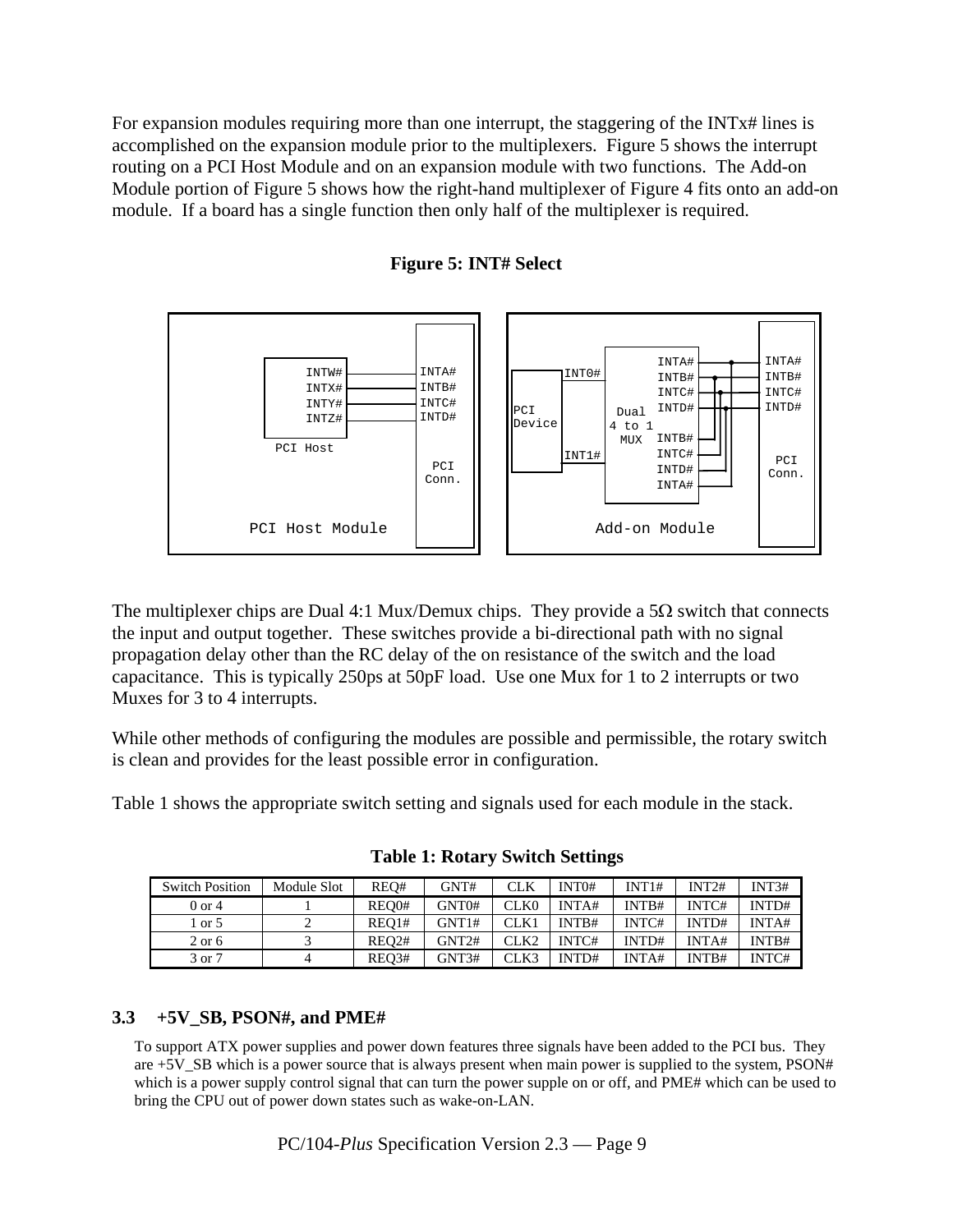These signals have been implemented on the reserved pins of the PCI expansion bus of the PC/104*-Plus* and PCI-104 Specifications at pins B1, C9, and D10. Not all manufacturers will implement these signals; therefore to maintain compatibility with existing products it is important for designs that implement these functions to protect against undriven inputs.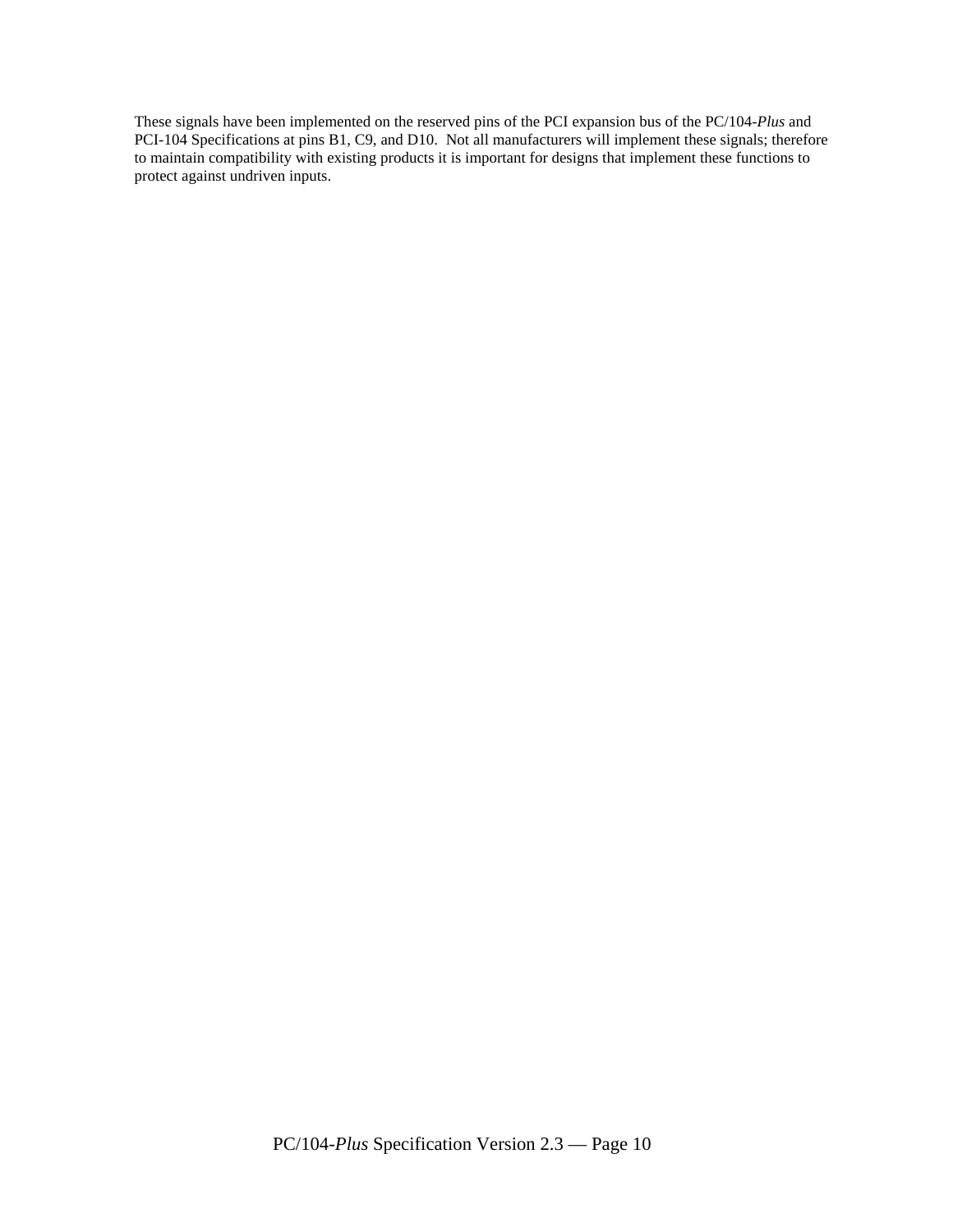## **4. ELECTRICAL SPECIFICATION**

#### **4.1 ISA Buses**

The electrical specifications for the 8-bit and 16-bit ISA buses for bus drive current, bus termination, pullup/pulldown resistors, etc. are unchanged and are defined in the PC/104 Specification. The signal assignments for the J1/P1 and J2/P2 connector are given in Appendix B, Table 4: ISA Bus (Reference Only).

#### **4.2 PCI Bus**

The PCI Bus mechanical interface is a stackable 4x30 header. This interface carries all of the required PCI signals per *PCI Local Bus Specification Revision 2.2.*

#### **4.2.1 Signal Definitions**

For full details on the electrical requirements for the PCI bus, reference the *PCI Local Bus Specification Revision 2.2.*

#### **4.2.2 Signal Assignments**

Signals are assigned in the same relative order as in the *PCI Local Bus Specification Revision 2.2*, but transformed to the corresponding header connector pins. Because of the stack-through nature of the bus, slot-specific signals are duplicated for each plug-in module. The system has been designed to accommodate 4 modules, which are PC/104-*Plus*, PCI-104, or a combination of the two, so multiple sets of the signals have been duplicated to accommodate one signal for each module. These four signal groups include: IDSEL[3:0], CLK[3:0], REQ#[3:0], GNT#[3:0]. Signal assignments for the J3/P3 connector are given in Appendix B, Table 3: PCI Bus Signal Assignments.

#### **4.2.3 Power and Ground Pins**

The total number of power and ground signals remains the same, but the  $+3.3$  V pins have been reduced by two and the ground pins have been increased by two. The change was the result of signal grouping on the bus and has no effect on performance or integrity.

#### **4.2.4 AC/DC Signal Specifications**

All bus timing and signal levels are identical to the *PCI Local Bus Specification Revision 2.2.*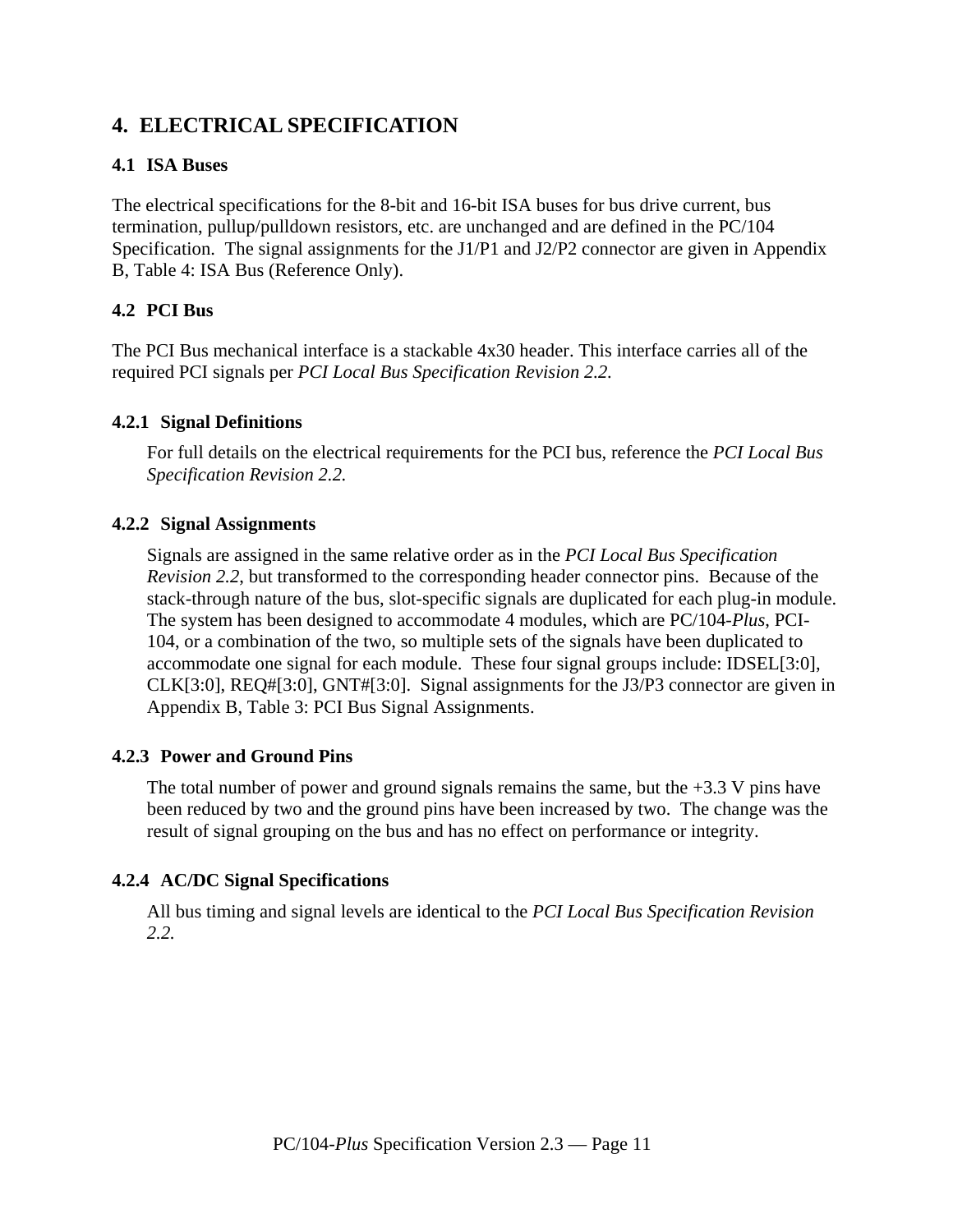#### **4.3 Module Power Requirements**

Table 2 specifies the voltage and maximum power requirements for each PC/104-*Plus* module. Care should be used in designing PC/104-*Plus* modules to guarantee the least possible power consumption. A worst case module as specified could use almost 39 Watts of power, which would be unacceptable in most systems.

| Supply   | Min. Voltage | Max. Voltage | Max. Current | Max. Power |
|----------|--------------|--------------|--------------|------------|
| $+3.3V1$ | 3.00         | 3.60         | 3A           | 10.8W      |
| $+5V$    | 4.75         | 5.25         | 2A           | 10.5W      |
| $+12V$   | 11.4         | 12.6         | lА           | 12.6W      |
| $-5V$    | $-5.25$      | $-4.75$      | 0.2A         | 1.05W      |
| $-12V$   | $-12.6$      | $-11.4$      | 0.3A         | 3.78W      |
| $+5V$ SB | 4.75         | 5.25         | 1.0A         | 5W         |

Note 1: Host Boards implementing "5 volt PCI signaling" are not required to supply 3.3 volts to the modules, but must provide a bus and decoupling. Host Boards implementing "3.3 volt PCI signaling" are not required to supply 5 volts to the modules, but must provide a bus and decoupling.

#### **4.4 PCI Signaling Voltage (VI/O) Requirements**

#### **4.4.1 PCI Host Module**

The PCI Host board will always determine the PCI signaling level on the bus by setting all VI/O pins to either 3.3V or 5V. If VI/O is set to 3.3V, then the system will use 3.3V I/O signaling and, likewise, if VI/O is set to 5V, then the system will use 5V I/O signaling. Some PCI host modules may only allow one of the options, while others may provide a jumper to allow the user to select the signaling level. Once the signaling level is selected, the remaining boards in the system must use that signaling level.

#### **4.4.2 Add-In Modules**

Add-in cards can be 3.3V, 5V, or universal.

#### **3.3V Add-In Modules**

3.3V add-in modules operate in environments where VI/O has been set to 3.3V by the host module. Using 5V add-in modules on a 3.3V stack will result in the 3.3V modules being damaged.

#### **5V Add-In Modules**

5V add-in modules operate in environments where VI/O has been set to 5V by the host module. Using 3.3V add-in modules on a 5V stack will result in the 3.3V modules being damaged.

#### **Universal Add-In Modules**

Universal add-in board can be used on either 3V or 5V I/O signaling buses. Universal boards either use the VI/O signal to determine its signaling level or are 3V signaling boards that have 5V-tolerant I/O. Many PCI interface chips have a "VI/O" pin that is the power for the I/O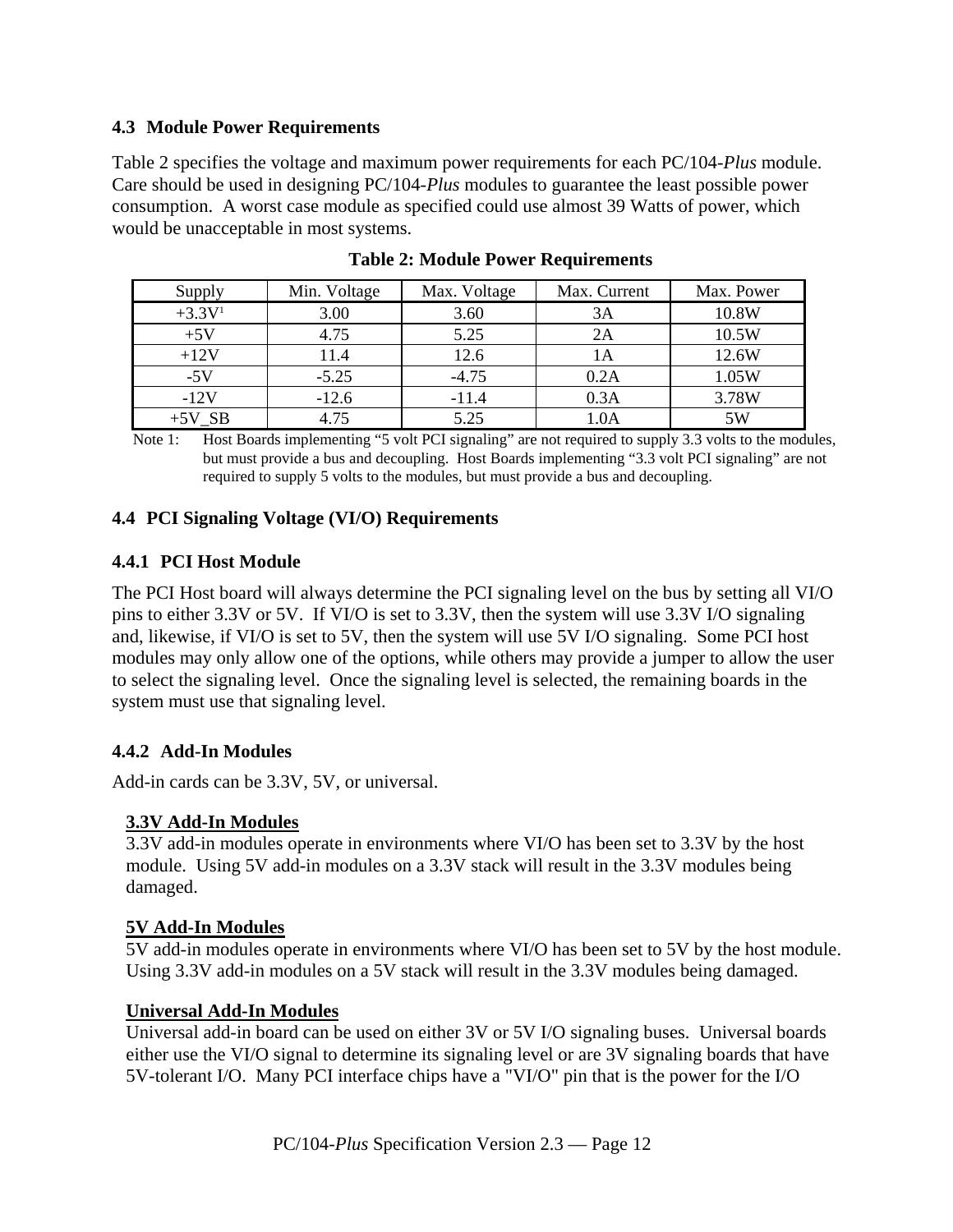buffers that can be directly connected to VI/O. Universal boards will work on either 3V or 5V I/O signaling buses.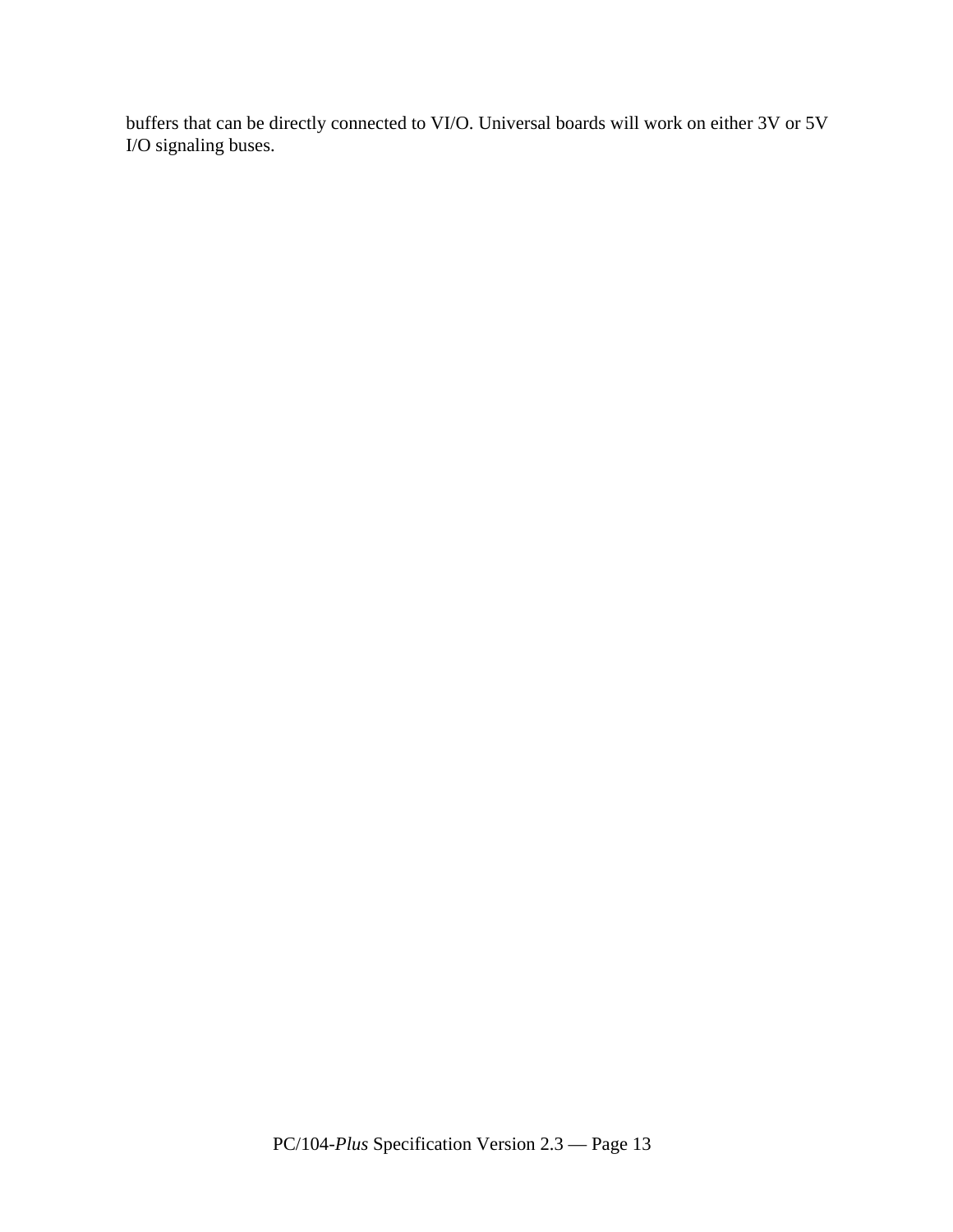## **5. LEVELS OF CONFORMANCE**

This section provides terminology intended to assist manufacturers and users of PC/104-*Plus* bus-compatible products in defining and specifying conformance with the PC/104-*Plus* Specification.

#### **5.1 PC/104-***Plus* **"Compliant"**

This refers to "PC/104-*Plus* form-factor" devices that conform to all non-optional aspects of the PC/104-*Plus* Specification, including both *mechanical* and *electrical* specifications.

#### **5.2 PC/104-***Plus* **"Bus-compatible"**

This refers to devices which are not "PC/104-*Plus* form-factor" (i.e., do not comply with the module dimensions of the PC/104-*Plus* Specification), but provide male or female PC/104-*Plus* bus connectors that meets both the *mechanical* and *electrical* specifications provided for the PC/104-*Plus* bus connectors.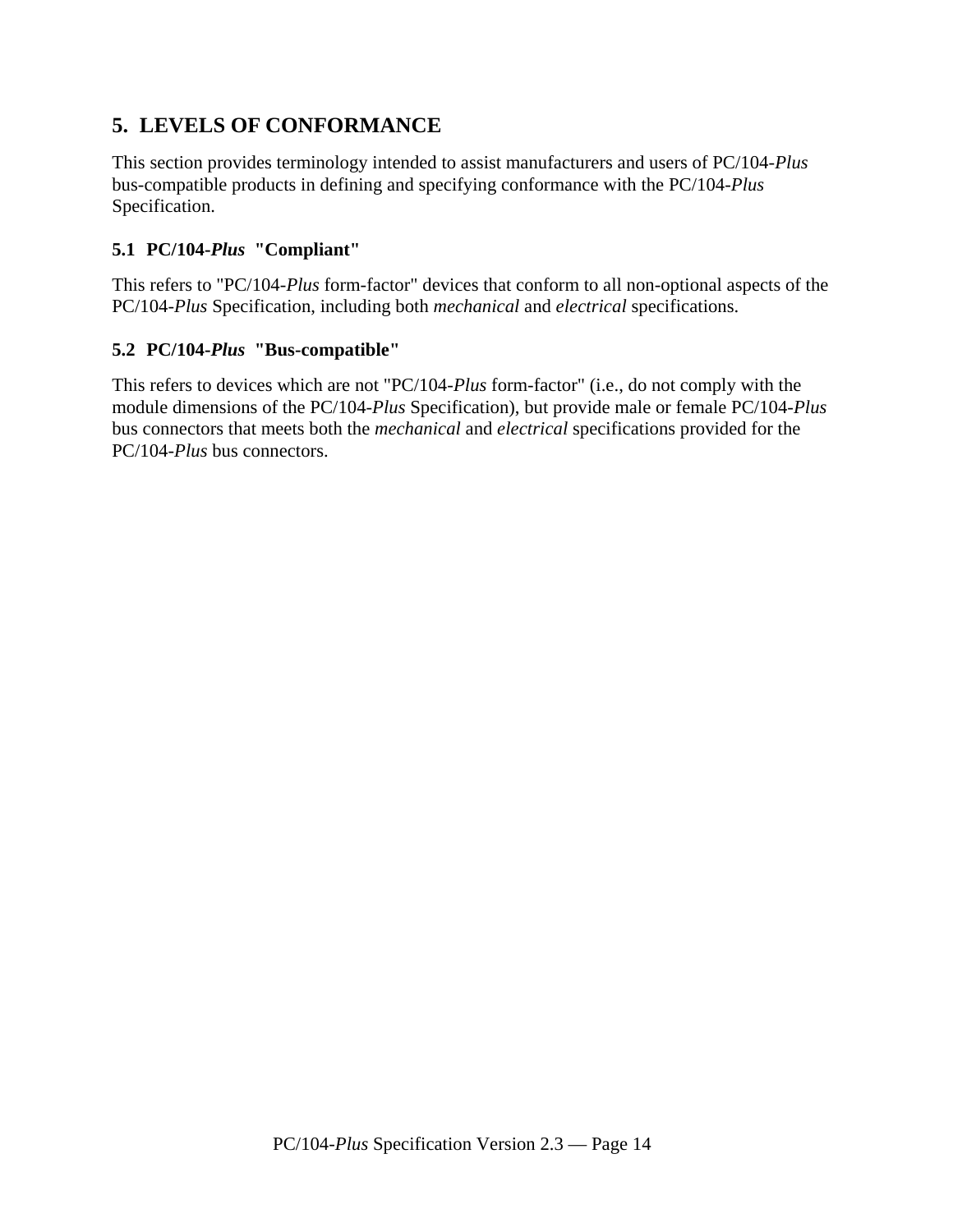## **6. MECHANICAL SPECIFICATION**

#### **6.1 ISA Connector**

The mechanical specifications for the ISA bus are defined in the PC/104 Specification. The connector and its placement on the PC/104-*Plus* module is shown in Figures 6, 10, and 11. Details on the ISA bus can be found in the PC/104 Specification.

#### **6.2 PCI Connector**

#### **6.2.1 Clock Trace Lengths**

The clocks are tuned on the Host Board such that the length of CLK3 trace is  $\approx 0.662$ " less than CLK2, CLK2 trace is  $\approx 0.662$ " less than CLK1, and CLK1 trace is  $\approx 0.662$ " less than CLK0. Therefore, the first module on the stack must select CLK0 (the longest trace), the second CLK1, etc. This provides almost no clock skew between modules. Trace length limits are as indicated in the *PCI Local Bus Specification Revision 2.2.*

#### **6.2.2 Module Dimensions**

The mechanical dimensions for this module are identical to PC/104 Specification with the exception of the added connector (J3), some modifications to the I/O connector area, and changes to the component height restrictions. The component height on the topside has been reduced from 0.435" to 0.345" and the bottom has been increased from 0.100" to 0.190". Exceptions are the three regions on the sides of the module (indicated by the dotted region in Figure 6) which have a maximum height of 0.435" for the topside and 0.100" for the bottom side. The mechanical dimensions and restrictions are given in Appendix A, Figure 6: PC/104- Plus Module Dimensions.

#### **6.2.3 Connector and Shroud**

The connector for the PCI bus is a 4x30 (120-pin) 2mm pitch connector. The shroud should be installed on the bottom of the PC board when a stack-through connector is used. The mechanical dimensions and restrictions for the PCI connector are given in Appendix A, Figure 7: PCI Connector and Figure 8: PCI Connector Shroud. The shroud should be properly marked to identify the PCI signaling capability of the board (see Section 6.2.4 Board Identifier).

#### **6.2.4 Board Identifier**

Manufacturers of PC/104-*Plus* modules must clearly label near or on the PCI connector the module's PCI signaling capabilities. The label is to guarantee proper module installation. Depending on the type of board manufactured, the label will be one of the following:

> 3.3V only 5V only **Universal**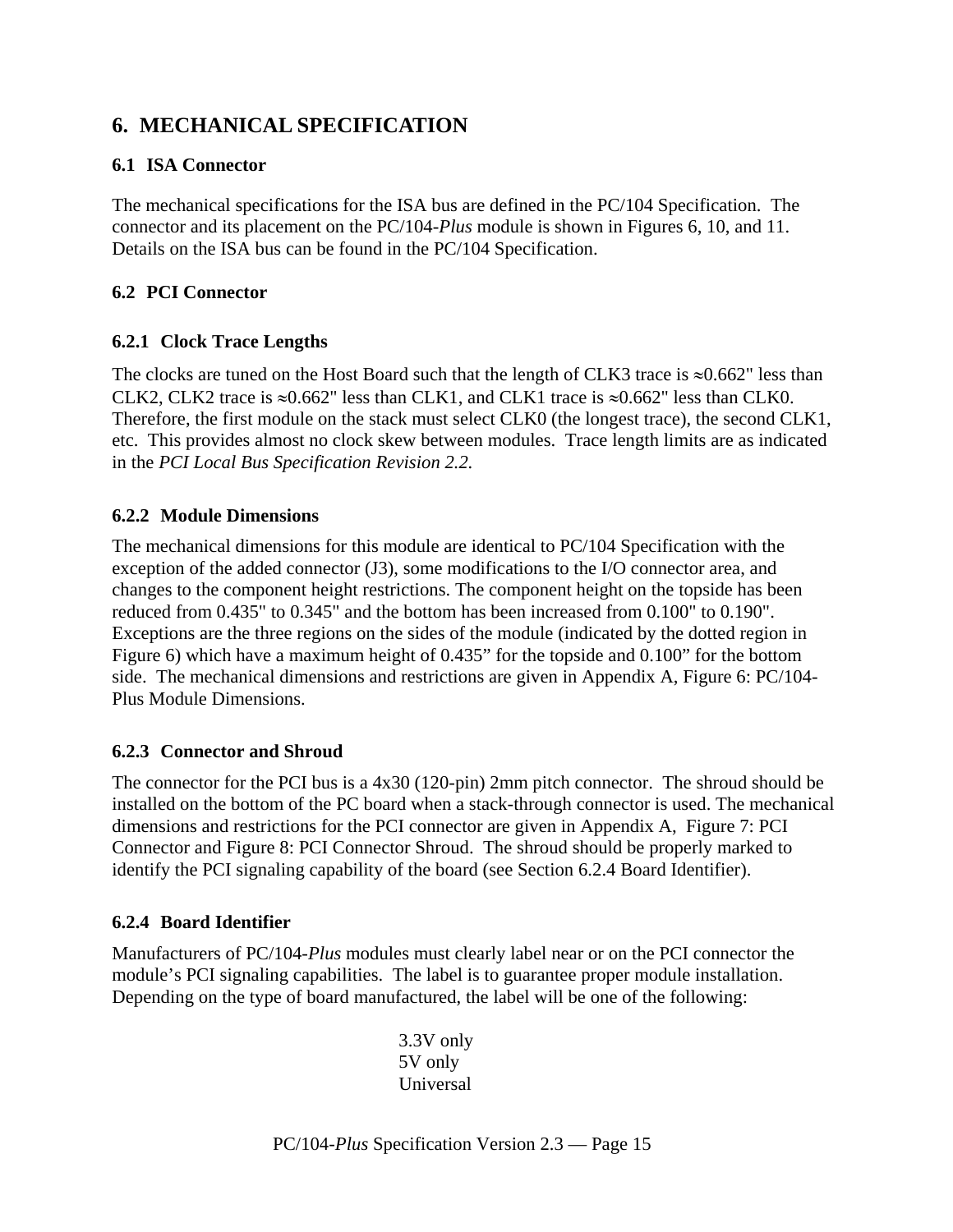## APPENDIX A

## MECHANICAL DIMENSIONS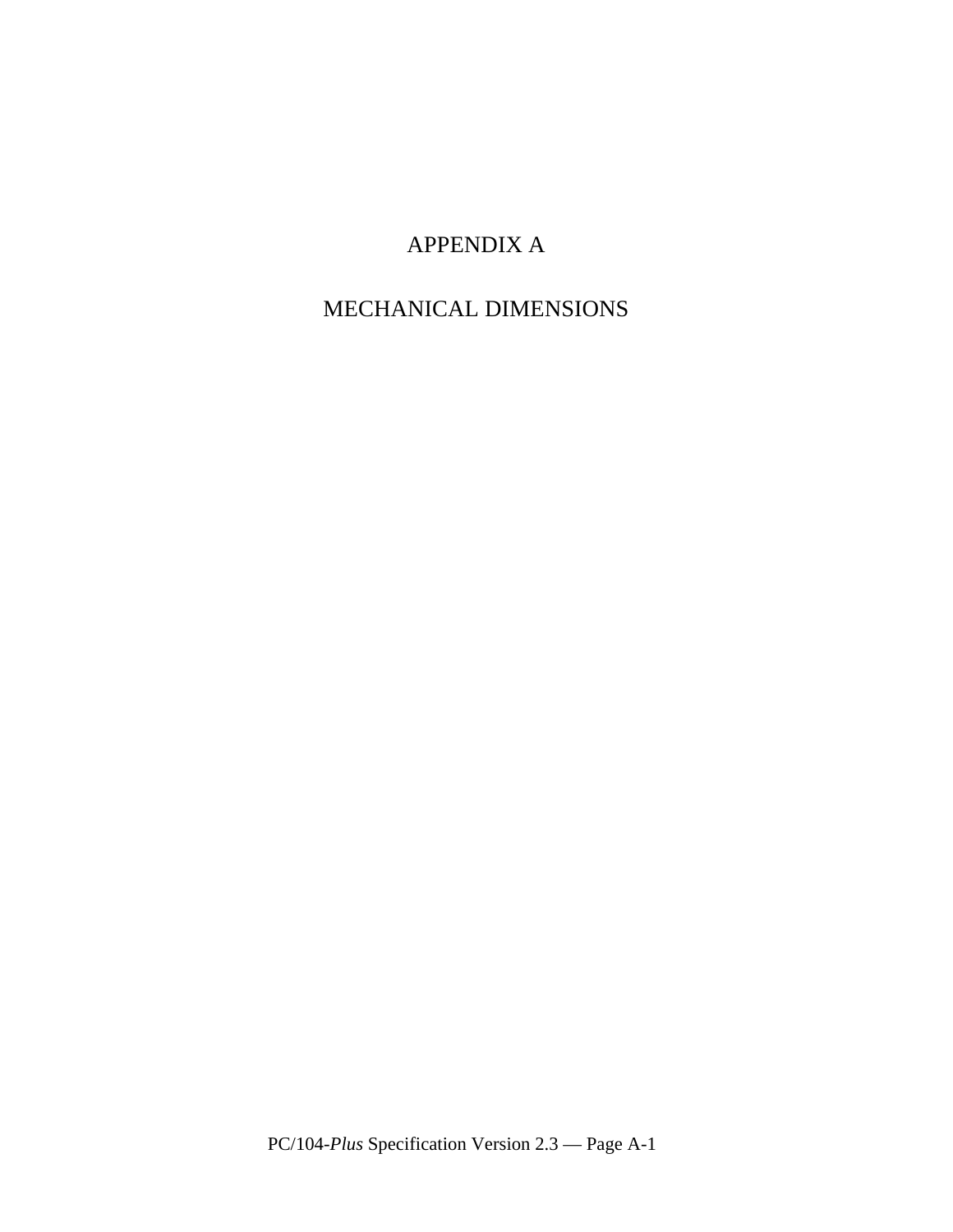#### **Figure 6: PC/104-***Plus* **Module Dimensions**

Dimensions are in inches / (millimeters)



PC/104-*Plus* Specification Version 2.3 — Page A-2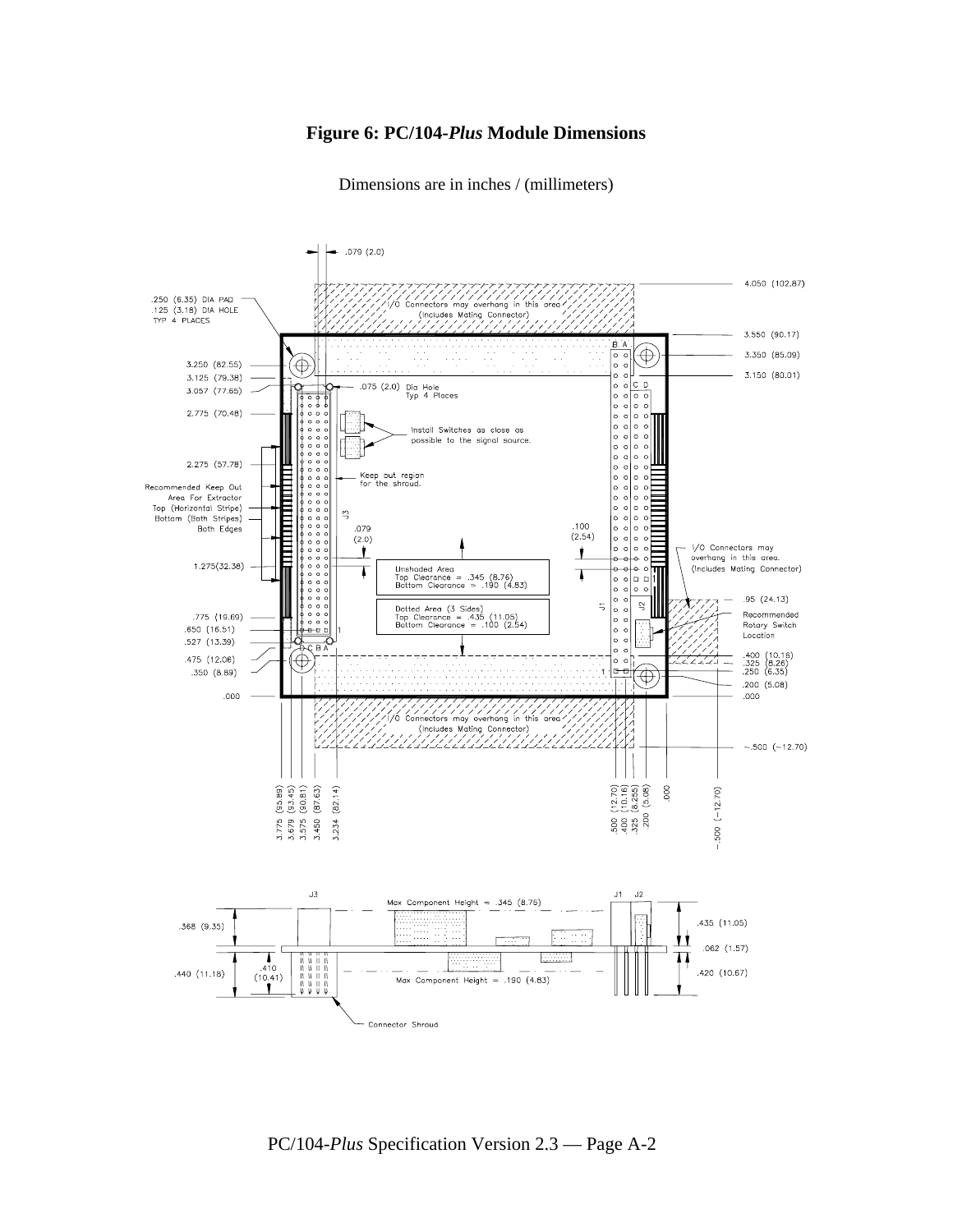#### **Figure 7: PCI Connector**

NOTES:  $\sqrt{1}$  PRESS FIT COMPLIANT PINS PER IEC 352-5<br>CAN BE USED INSTEAD OF SQUARE PINS AS SHOWN.

2 CONFIGURATION CAN BE MADE OF ONE OR MORE PIECES.



 **Figure 8: PCI Connector Shroud** 





PC/104-*Plus* Specification Version 2.3 — Page A-3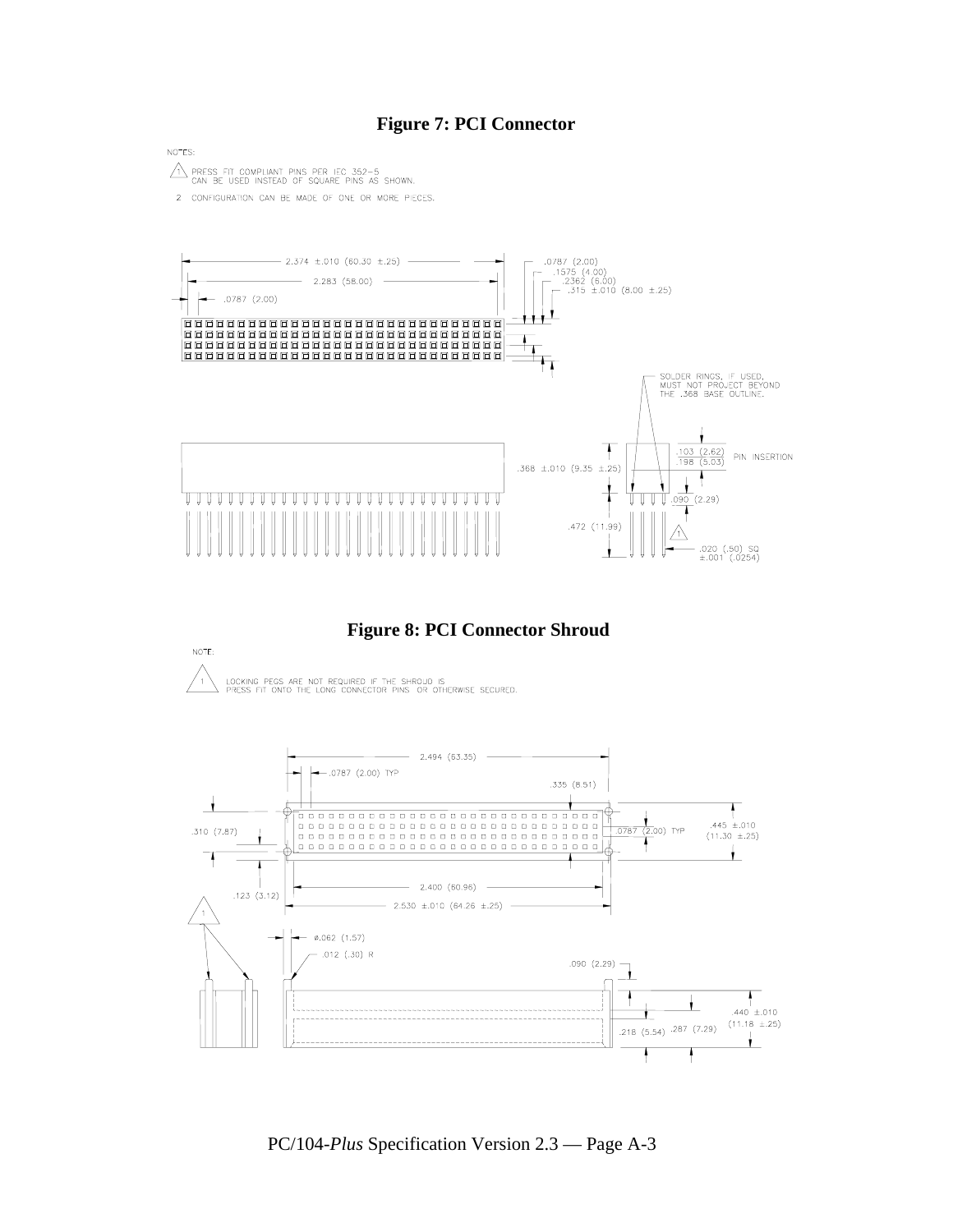#### **Figure 9: PCI Connector Specifications**

#### **MATERIALS**

#### **CONTACT FINISH**

High Temp Thermoplastic, UL Rated 94-V0 Contact: Phosphor Bronze Solder: Tin-Lead (63-37), If Applicable Solder Clip: Aluminum Alloy, If Applicable

Female Interface: 15 Microinches Minimum Hard Gold Male Interface: Gold Flash Minimum Solder Tail: 100 Microinches Minimum Solder Underplate: 50 Microinches Minimum Nickel

#### **MECHANICAL PERFORMANCE**

#### **ELECTRICAL PERFORMANCE**

Dielectric Strength: 500 Vac

Insertion Force: 2.5 Ounce Per Pin Maximum Withdrawal Force: 1 Ounce Per Pin Minimum Normal Force: 50 Grams Minimum (Per Beam) Durability: 50 Cycles Minimum Operating Temp:  $-55^{\circ}$  C To +85° C Minimum

Contact Resistance: <30 Milliohms Maximum Current Capacity: 1 Amp Continuous Per Pin Insulation Resistance: 5,000 Megohms Minimum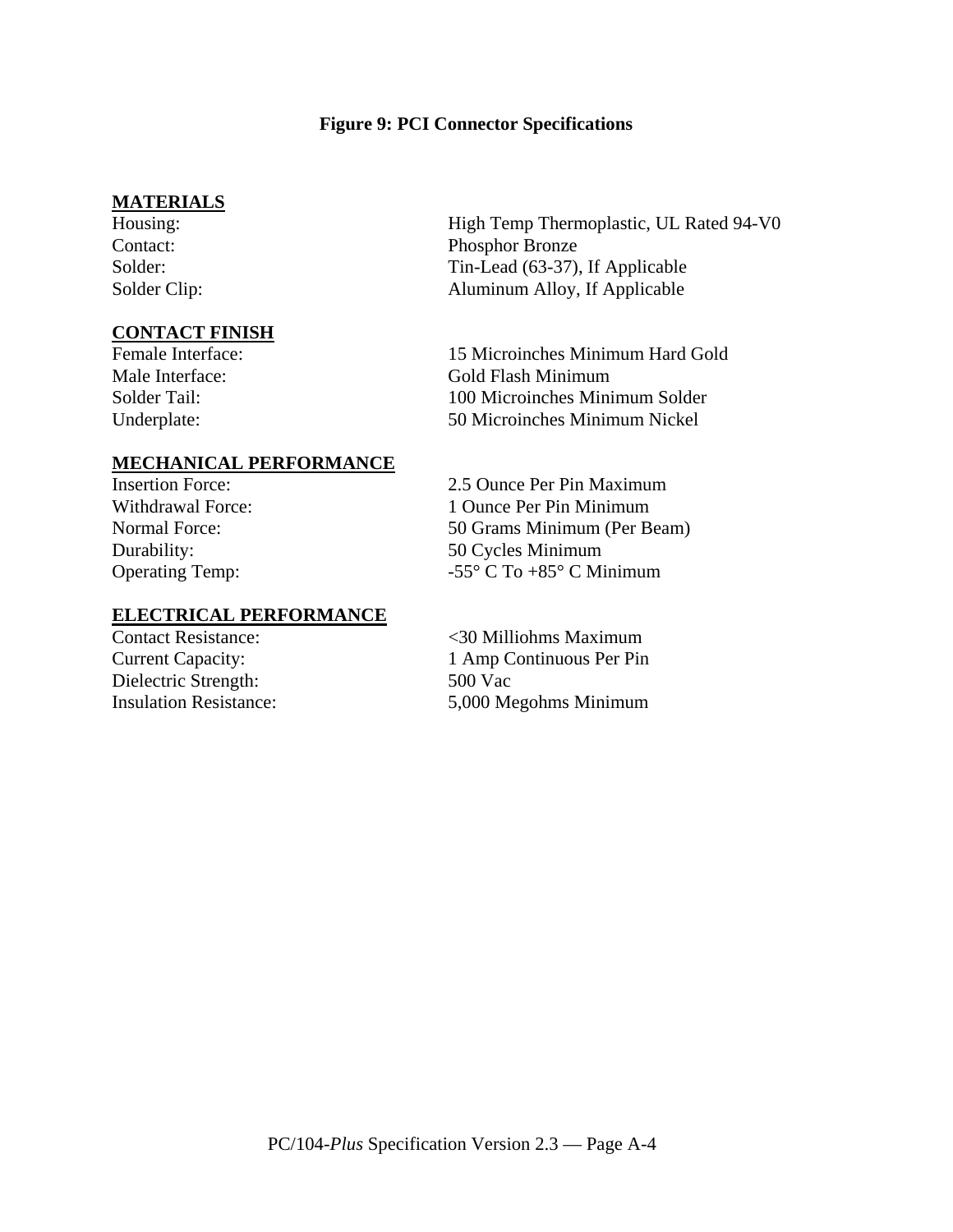#### **Figure 10: 8-Bit and 16-Bit ISA Connector (Reference Only)**

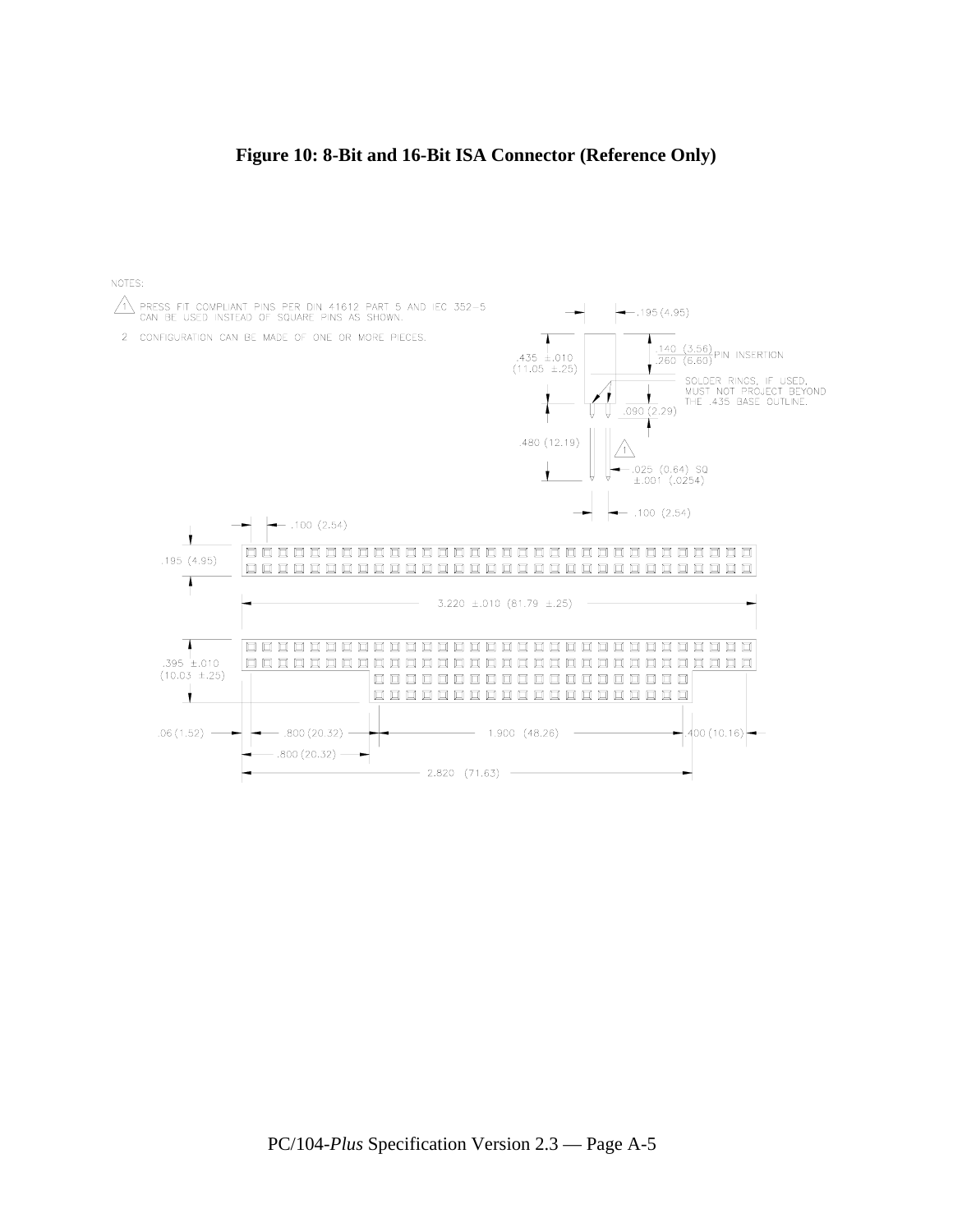#### **Figure 11: 8-Bit and 16-Bit ISA Connector Specification (Reference Only)**

#### **MATERIALS**

#### **CONTACT FINISH**

High Temp Thermoplastic, UL Rated 94-V0 Contact: Phosphor Bronze Solder: Tin-Lead (63-37), If Applicable Solder Clip: Aluminum Alloy, If Applicable

Female Interface: 15 Microinches Minimum Hard Gold Male Interface: Gold Flash Minimum Solder Tail: 100 Microinches Minimum Solder Underplate: 50 Microinches Minimum Nickel

#### **MECHANICAL PERFORMANCE**

#### **ELECTRICAL PERFORMANCE**

Dielectric Strength: 1000 Vac

Insertion Force: 3.5 Ounce Per Pin Maximum Withdrawal Force: 1 Ounce Per Pin Minimum Normal Force: 50 Grams Minimum (Per Beam) Durability: 50 Cycles Minimum Operating Temp:  $-55^{\circ}$  C To +85° C Minimum

Contact Resistance: <30 Milliohms Maximum Current Capacity: 1 Amp Continuous Per Pin Insulation Resistance: 5,000 Megohms Minimum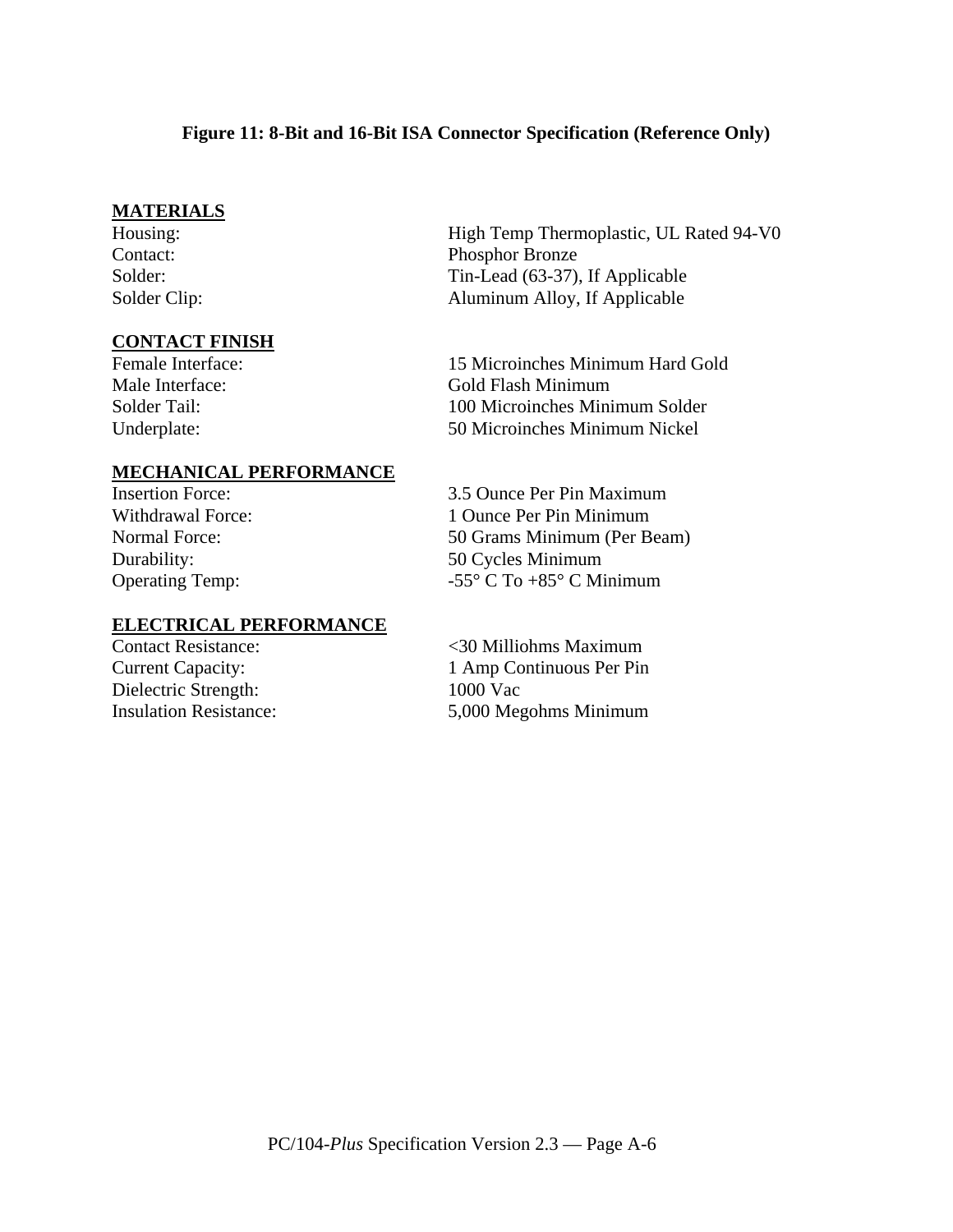## APPENDIX B

## BUS SIGNAL ASSIGNMENTS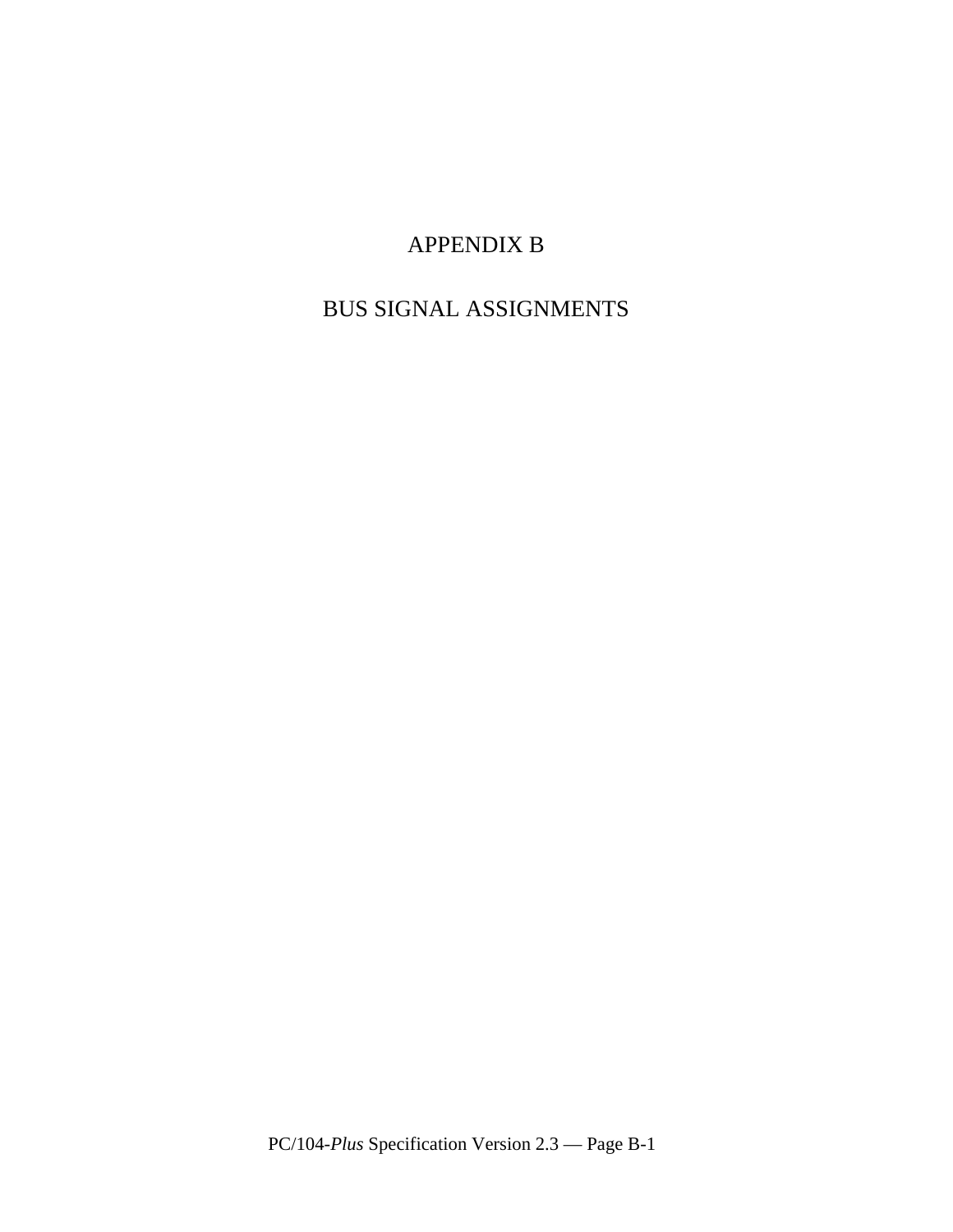| J3/P3            |                  |                      |                  |                  |  |
|------------------|------------------|----------------------|------------------|------------------|--|
| Pin              | A                | B                    | $\mathbf C$      | D                |  |
| 1                | <b>GND</b>       | $+5V$ <sub>_SB</sub> | $+5V$            | AD00             |  |
| $\overline{2}$   | VI/O             | AD <sub>02</sub>     | AD01             | $+5V$            |  |
| 3                | AD05             | <b>GND</b>           | AD04             | AD03             |  |
| $\overline{4}$   | C/BE0#           | AD07                 | <b>GND</b>       | AD <sub>06</sub> |  |
| 5                | <b>GND</b>       | AD <sub>09</sub>     | AD <sub>08</sub> | <b>GND</b>       |  |
| 6                | AD11             | VI/O                 | AD10             | M66EN            |  |
| $\boldsymbol{7}$ | AD14             | AD13                 | <b>GND</b>       | AD12             |  |
| $\overline{8}$   | $+3.3V$          | C/BE1#               | AD15             | $+3.3V$          |  |
| 9                | SERR#            | <b>GND</b>           | PSON#            | PAR              |  |
| 10               | <b>GND</b>       | PERR#                | $+3.3V$          | PME#             |  |
| 11               | STOP#            | $+3.3V$              | LOCK#            | <b>GND</b>       |  |
| 12               | $+3.3V$          | TRDY#                | <b>GND</b>       | DEVSEL#          |  |
| 13               | FRAME#           | <b>GND</b>           | IRDY#            | $+3.3V$          |  |
| 14               | <b>GND</b>       | AD16                 | $+3.3V$          | C/BE2#           |  |
| 15               | AD18             | $+3.3V$              | AD17             | <b>GND</b>       |  |
| 16               | AD21             | AD20                 | <b>GND</b>       | AD19             |  |
| 17               | $+3.3V$          | AD23                 | AD22             | $+3.3V$          |  |
| 18               | <b>IDSEL0</b>    | <b>GND</b>           | <b>IDSEL1</b>    | IDSEL2           |  |
| 19               | AD24             | C/BE3#               | VI/O             | <b>IDSEL3</b>    |  |
| 20               | <b>GND</b>       | AD26                 | AD25             | <b>GND</b>       |  |
| 21               | AD29             | $+5V$                | AD28             | AD27             |  |
| 22               | $+5V$            | AD <sub>30</sub>     | <b>GND</b>       | AD31             |  |
| 23               | REQ0#            | <b>GND</b>           | REQ1#            | VI/O             |  |
| 24               | <b>GND</b>       | REQ2#                | $+5V$            | GNT0#            |  |
| 25               | GNT1#            | VI/O                 | GNT2#            | <b>GND</b>       |  |
| 26               | $+5V$            | CLK <sub>0</sub>     | <b>GND</b>       | CLK1             |  |
| 27               | CLK <sub>2</sub> | $+5V$                | CLK3             | <b>GND</b>       |  |
| 28               | <b>GND</b>       | INTD#                | $+5V$            | RST#             |  |
| 29               | $+12V$           | INTA#                | INTB#            | INTC#            |  |
| 30               | $-12V$           | REQ3#                | GNT3#            | <b>GND</b>       |  |

## **Table 3: PCI Bus Signal Assignments**

Note: 1. The shaded area denotes power or ground signals.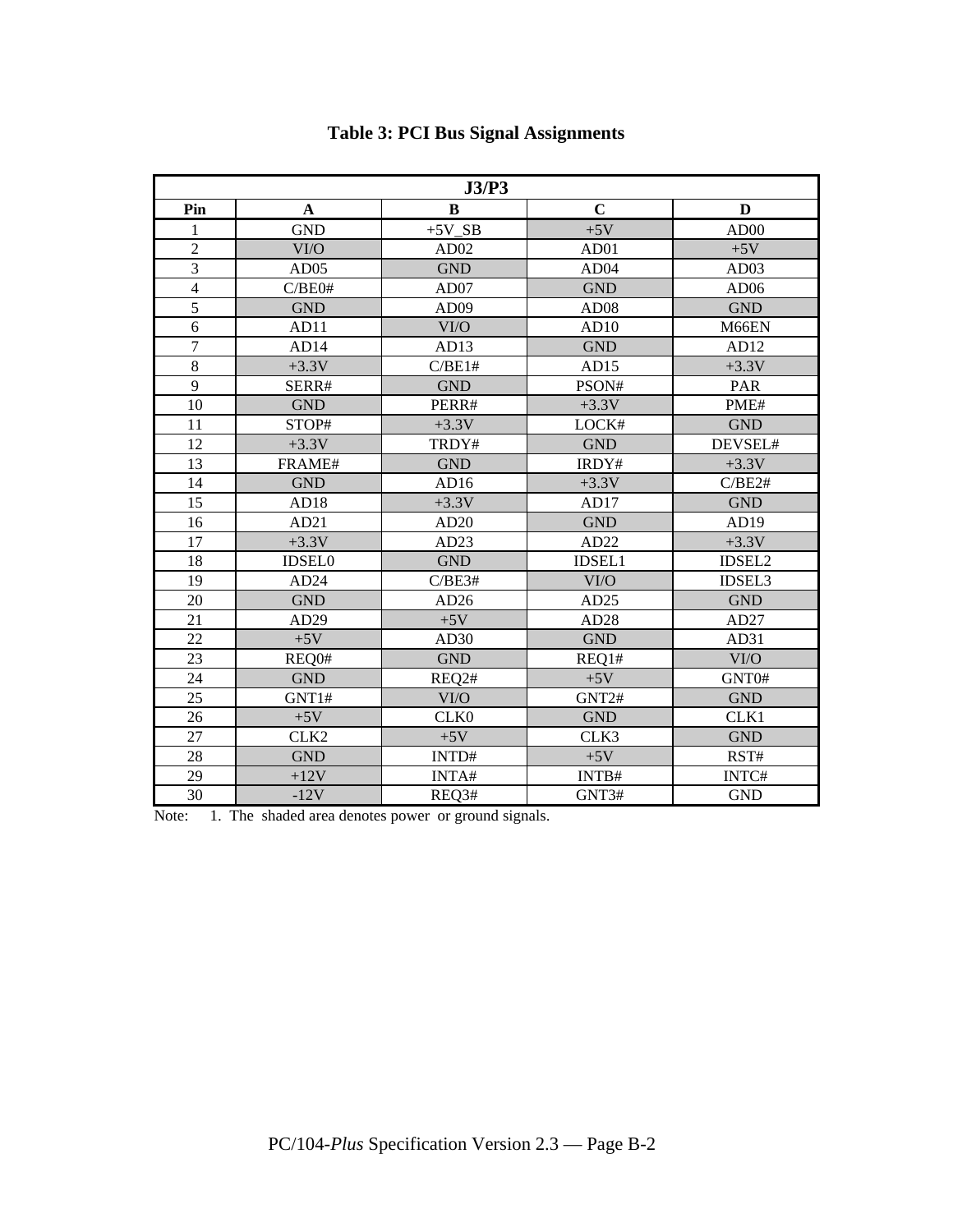## **Table 4: ISA Bus (Reference Only)**

|                  |              |                 | J1/P1          |                 |                  |  |
|------------------|--------------|-----------------|----------------|-----------------|------------------|--|
|                  |              | Pin             | <b>Row A</b>   | <b>Row B</b>    |                  |  |
|                  |              |                 | 1              | IOCHK*          | <b>GND</b>       |  |
|                  |              |                 | $\overline{2}$ | SD7             | <b>RESET</b>     |  |
|                  |              |                 | 3              | SD <sub>6</sub> | $+5V$            |  |
|                  |              |                 | $\overline{4}$ | SD <sub>5</sub> | IRQ9             |  |
|                  |              |                 | $\overline{5}$ | SD <sub>4</sub> | $-5V$            |  |
|                  |              |                 | 6              | SD <sub>3</sub> | DRQ <sub>2</sub> |  |
|                  | J2/P2        |                 | $\overline{7}$ | SD <sub>2</sub> | $-12V$           |  |
| Pin              | <b>Row D</b> | Row C           | 8              | SD <sub>1</sub> | SRDY*            |  |
| $\boldsymbol{0}$ | <b>GND</b>   | <b>GND</b>      | 9              | SD <sub>0</sub> | $+12V$           |  |
| $\mathbf{1}$     | MEMCS16*     | SBHE*           | 10             | <b>IOCHRDY</b>  | <b>KEY</b>       |  |
| $\overline{2}$   | $IOCS16*$    | LA23            | 11             | <b>AEN</b>      | $\text{SMEMW*}$  |  |
| 3                | IRQ10        | LA22            | 12             | <b>SA19</b>     | SMEMR*           |  |
| $\overline{4}$   | IRQ11        | LA21            | 13             | <b>SA18</b>     | $IOW*$           |  |
| $\overline{5}$   | IRQ12        | LA20            | 14             | <b>SA17</b>     | $IOR*$           |  |
| 6                | IRQ15        | LA19            | 15             | SA16            | DACK3*           |  |
| $\overline{7}$   | IRQ14        | <b>LA18</b>     | 16             | <b>SA15</b>     | DRQ3             |  |
| 8                | DACK0*       | LA17            | 17             | <b>SA14</b>     | DACK1*           |  |
| 9                | DRQ0         | MEMR*           | 18             | <b>SA13</b>     | DRQ1             |  |
| 10               | DACK5*       | MEMW*           | 19             | <b>SA12</b>     | REFRESH*         |  |
| 11               | DRQ5         | SD <sub>8</sub> | 20             | <b>SA11</b>     | <b>BCLK</b>      |  |
| 12               | DACK6*       | SD <sub>9</sub> | 21             | <b>SA10</b>     | IRQ7             |  |
| 13               | DRQ6         | SD10            | 22             | SA <sub>9</sub> | IRQ6             |  |
| 14               | DACK7*       | SD11            | 23             | SA8             | IRQ5             |  |
| 15               | DRQ7         | SD12            | 24             | SA7             | IRQ4             |  |
| 16               | $+5V$        | SD13            | 25             | SA <sub>6</sub> | IRQ3             |  |
| 17               | MASTER16*    | SD14            | 26             | SA5             | DACK2*           |  |
| 18               | <b>GND</b>   | SD15            | 27             | SA4             | <b>TC</b>        |  |
| 19               | <b>GND</b>   | <b>KEY</b>      | 28             | SA <sub>3</sub> | <b>BALE</b>      |  |
|                  |              |                 | 29             | SA <sub>2</sub> | $+5V$            |  |
|                  |              |                 | 30             | SA1             | <b>OSC</b>       |  |
|                  |              |                 | 31             | SA <sub>0</sub> | <b>GND</b>       |  |
|                  |              |                 | 32             | <b>GND</b>      | <b>GND</b>       |  |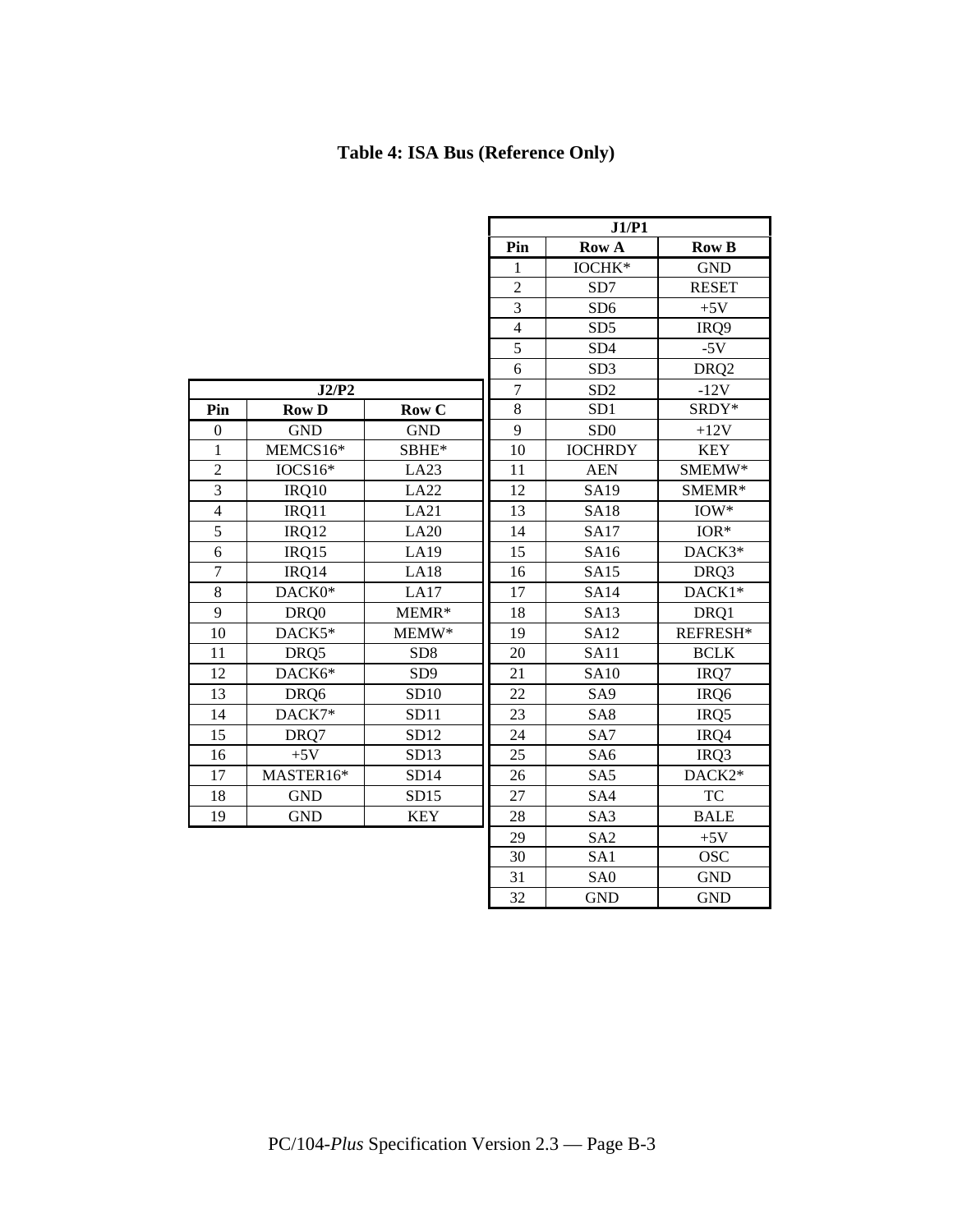## APPENDIX C

## Standoff